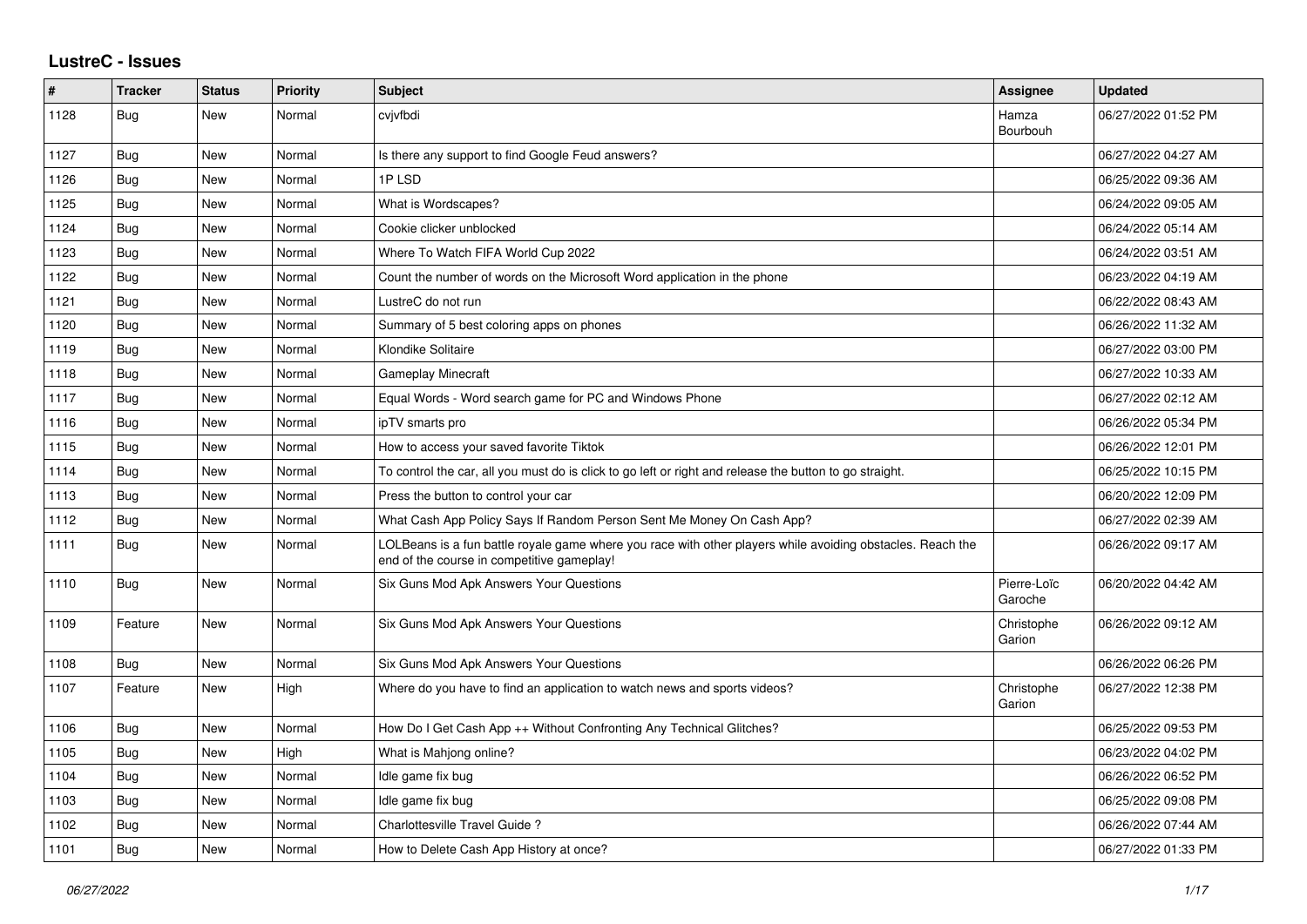| $\vert$ # | <b>Tracker</b> | <b>Status</b> | <b>Priority</b> | Subject                                                     | <b>Assignee</b>        | <b>Updated</b>      |
|-----------|----------------|---------------|-----------------|-------------------------------------------------------------|------------------------|---------------------|
| 1100      | Feature        | New           | Low             | <b>Food Products</b>                                        | Pierre-Loïc<br>Garoche | 06/24/2022 07:28 AM |
| 1099      | Feature        | New           | Normal          | Whatsapp Plus - A New Way Of Communicating                  |                        | 06/15/2022 10:48 AM |
| 1098      | Bug            | New           | Normal          | Life of a Fisherman                                         |                        | 06/26/2022 05:16 PM |
| 1097      | Bug            | New           | Normal          | Race and experience new life.                               |                        | 06/26/2022 04:22 PM |
| 1096      | Bug            | New           | Normal          | Race and experience new life.                               |                        | 06/26/2022 06:07 PM |
| 1095      | Feature        | <b>New</b>    | High            | Want to Know the Best CV Makers in Dubai?                   |                        | 06/20/2022 06:29 AM |
| 1094      | Bug            | New           | Normal          | What time does direct deposit hit Cash App?                 |                        | 06/14/2022 03:27 PM |
| 1093      | Bug            | New           | Normal          | Uniswap Exchange                                            | Christophe<br>Garion   | 06/14/2022 11:55 AM |
| 1092      | Bug            | New           | Normal          | Ellison Estate Vineyard                                     |                        | 06/20/2022 12:03 PM |
| 1091      | <b>Bug</b>     | New           | Normal          | Find family fun indoors and outdoors in the Jungfrau Region |                        | 06/14/2022 09:33 AM |
| 1090      | Bug            | New           | Normal          | Pay Someone To Do My Assignment                             |                        | 06/11/2022 03:15 PM |
| 1089      | Bug            | New           | Normal          | Pay Someone To Do My Assignment                             |                        | 06/15/2022 04:44 AM |
| 1088      | <b>Bug</b>     | New           | Normal          | Health And Fitness Tips 2022                                | Pierre-Loïc<br>Garoche | 06/20/2022 06:42 AM |
| 1087      | <b>Bug</b>     | New           | Normal          | How do new writers start out?                               |                        | 06/10/2022 03:25 PM |
| 1086      | Bug            | New           | Immediate       | <b>Composite Engineer</b>                                   | Pierre-Loïc<br>Garoche | 06/10/2022 09:26 AM |
| 1085      | Feature        | <b>New</b>    | Normal          | dcvghdcc asgdvgd dveduqwv ajdhvwd                           |                        | 06/09/2022 03:46 PM |
| 1084      | Bug            | New           | Normal          | <b>Trippie Redd</b>                                         |                        | 06/11/2022 09:05 AM |
| 1083      | Bug            | New           | Normal          | coin base review                                            |                        | 06/11/2022 09:13 AM |
| 1082      | <b>Bug</b>     | New           | Normal          | Reset chime bank password without phone number              |                        | 06/15/2022 11:56 AM |
| 1081      | Feature        | New           | Normal          | drift boss- the best driftitng game                         |                        | 06/15/2022 05:56 AM |
| 1080      | <b>Bug</b>     | New           | Normal          | How to use Math Wallet   Nexo wallet   CoinTiger Exchange   |                        | 06/15/2022 11:56 AM |
| 1079      | Bug            | New           | Normal          | How to get cheap psychology assignment?                     |                        | 06/15/2022 06:00 AM |
| 1078      | Bug            | New           | Normal          | What Bank Is Cash App On Plaid? Find Clarity And Assistance |                        | 06/15/2022 11:56 AM |
| 1077      | Bug            | New           | Normal          | Les excellentes façons d'utiliser ces images                |                        | 06/27/2022 04:52 PM |
| 1076      | <b>Bug</b>     | New           | Normal          | DedicatedHosting4u                                          |                        | 06/11/2022 09:15 AM |
| 1075      | Feature        | New           | Low             | Enjoy Free Services Of Toomics Mod APK For Android          |                        | 06/03/2022 10:00 AM |
| 1074      | Bug            | New           | Normal          | Dissertation writing help at economical rates!              | Christophe<br>Garion   | 06/06/2022 04:48 PM |
| 1073      | Bug            | New           | Normal          | Cricut Design Space                                         |                        | 06/07/2022 09:34 PM |
| 1072      | <b>Bug</b>     | New           | Normal          | ij.start canon                                              |                        | 06/21/2022 06:56 PM |
| 1071      | Bug            | New           | Normal          | Cinema HD Review - Cinemahdv2.net                           |                        | 06/21/2022 06:54 PM |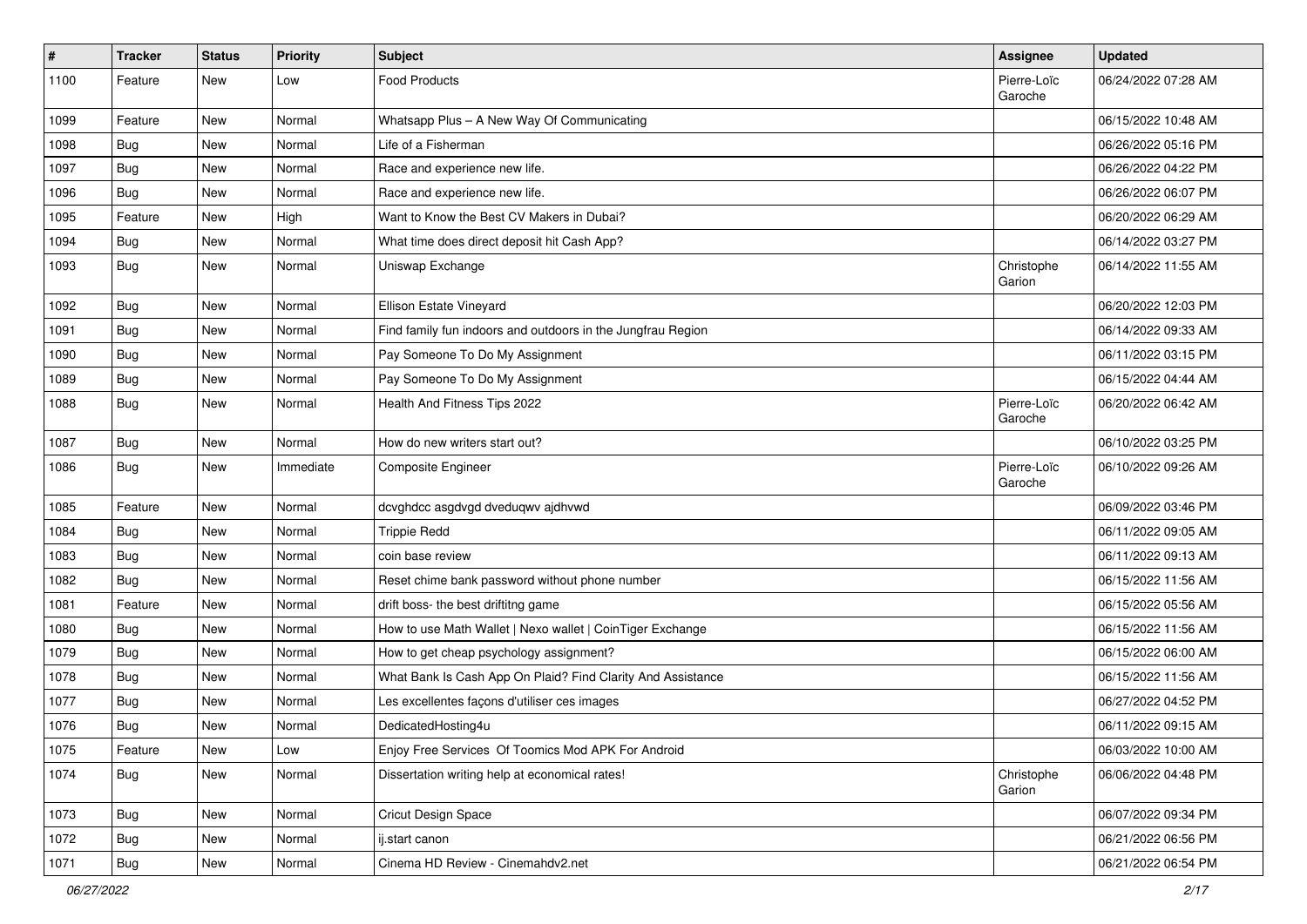| #    | <b>Tracker</b> | <b>Status</b> | <b>Priority</b> | Subject                                                                  | <b>Assignee</b>        | <b>Updated</b>      |
|------|----------------|---------------|-----------------|--------------------------------------------------------------------------|------------------------|---------------------|
| 1070 | Feature        | New           | Normal          | <b>Tableau Consulting Expertise</b>                                      |                        | 06/09/2022 11:50 AM |
| 1069 | Bug            | <b>New</b>    | Normal          | how to get cash app support phone number 24*7 available                  |                        | 06/21/2022 08:36 PM |
| 1068 | Bug            | New           | Normal          | 123.hp.com/laserjet                                                      |                        | 05/31/2022 12:22 PM |
| 1067 | Bug            | New           | Normal          | Cricut.com/setup                                                         |                        | 05/31/2022 12:19 PM |
| 1066 | Feature        | <b>New</b>    | High            | Using the default Routerlogin.net web address for setup                  |                        | 05/31/2022 12:16 PM |
| 1065 | Bug            | New           | Normal          | The top foreign language training game in 2022                           |                        | 06/07/2022 04:05 AM |
| 1064 | Bug            | New           | Normal          | How to delete Cash App history?                                          | Pierre-Loïc<br>Garoche | 06/11/2022 10:29 AM |
| 1063 | Bug            | <b>New</b>    | Normal          | 123.hp.com/laserjet                                                      |                        | 05/28/2022 12:27 PM |
| 1062 | Bug            | <b>New</b>    | Normal          | Cricut.com/setup                                                         |                        | 05/28/2022 12:26 PM |
| 1061 | Bug            | New           | Normal          | Cricut.com/setup                                                         |                        | 05/28/2022 12:24 PM |
| 1060 | Bug            | New           | Normal          | How to Use Panda Helper to Speed Up Your iOS                             |                        | 05/28/2022 09:12 AM |
| 1059 | <b>Bug</b>     | New           | Normal          | 123.hp.com/laserjet                                                      |                        | 05/28/2022 08:29 AM |
| 1058 | Bug            | New           | Normal          | Cricut.com/setup                                                         |                        | 05/28/2022 08:28 AM |
| 1057 | Bug            | New           | Normal          | <b>CCPlay Education Edition APK</b>                                      |                        | 06/07/2022 04:07 AM |
| 1056 | Feature        | New           | Normal          | Online Class Issues                                                      |                        | 05/28/2022 12:44 AM |
| 1055 | Bug            | New           | Normal          | seo apk                                                                  | Pierre-Loïc<br>Garoche | 05/27/2022 06:23 AM |
| 1054 | Bug            | New           | Normal          | Apkmodule                                                                | Pierre-Loïc<br>Garoche | 05/26/2022 03:37 PM |
| 1053 | <b>Bug</b>     | New           | Normal          | Game Geometry Dash                                                       |                        | 05/26/2022 11:30 AM |
| 1052 | Bug            | New           | Normal          | Build Now GG is a new battle royale game.                                |                        | 05/26/2022 04:24 AM |
| 1051 | Bug            | <b>New</b>    | Normal          | Dental Supplies USA                                                      |                        | 06/11/2022 09:20 PM |
| 1050 | Feature        | New           | Normal          | Best Smart Phone Repair in Delhi                                         |                        | 05/25/2022 10:33 AM |
| 1049 | Feature        | New           | Normal          | IT Software Company In Delhi                                             |                        | 05/27/2022 05:24 AM |
| 1048 | Bug            | New           | Normal          | So zeigen Sie ein Instagram-Profilbild an und vergrößern es              |                        | 05/25/2022 06:56 AM |
| 1047 | Bug            | New           | Normal          | Opensea                                                                  | Corentin<br>Lauverjat  | 05/24/2022 02:32 PM |
| 1046 | Bug            | New           | Normal          | 123.hp.com/laserjet                                                      |                        | 05/24/2022 10:46 AM |
| 1045 | <b>Bug</b>     | New           | Normal          | Cricut.com/setup                                                         |                        | 05/24/2022 10:45 AM |
| 1044 | <b>Bug</b>     | New           | Normal          | Can I Disapprove If Random Person Sent Me Money On Cash App?             |                        | 05/26/2022 03:51 PM |
| 1043 | <b>Bug</b>     | New           | Normal          | What Is The Right Way To Troubleshoot Cash App Transfer Failed Problems? |                        | 05/25/2022 01:16 PM |
| 1042 | <b>Bug</b>     | New           | Normal          | How to set up direct deposit on cash app?                                |                        | 05/25/2022 01:17 PM |
| 1041 | <b>Bug</b>     | New           | Normal          | Count words in Word on the computer                                      |                        | 05/27/2022 02:16 PM |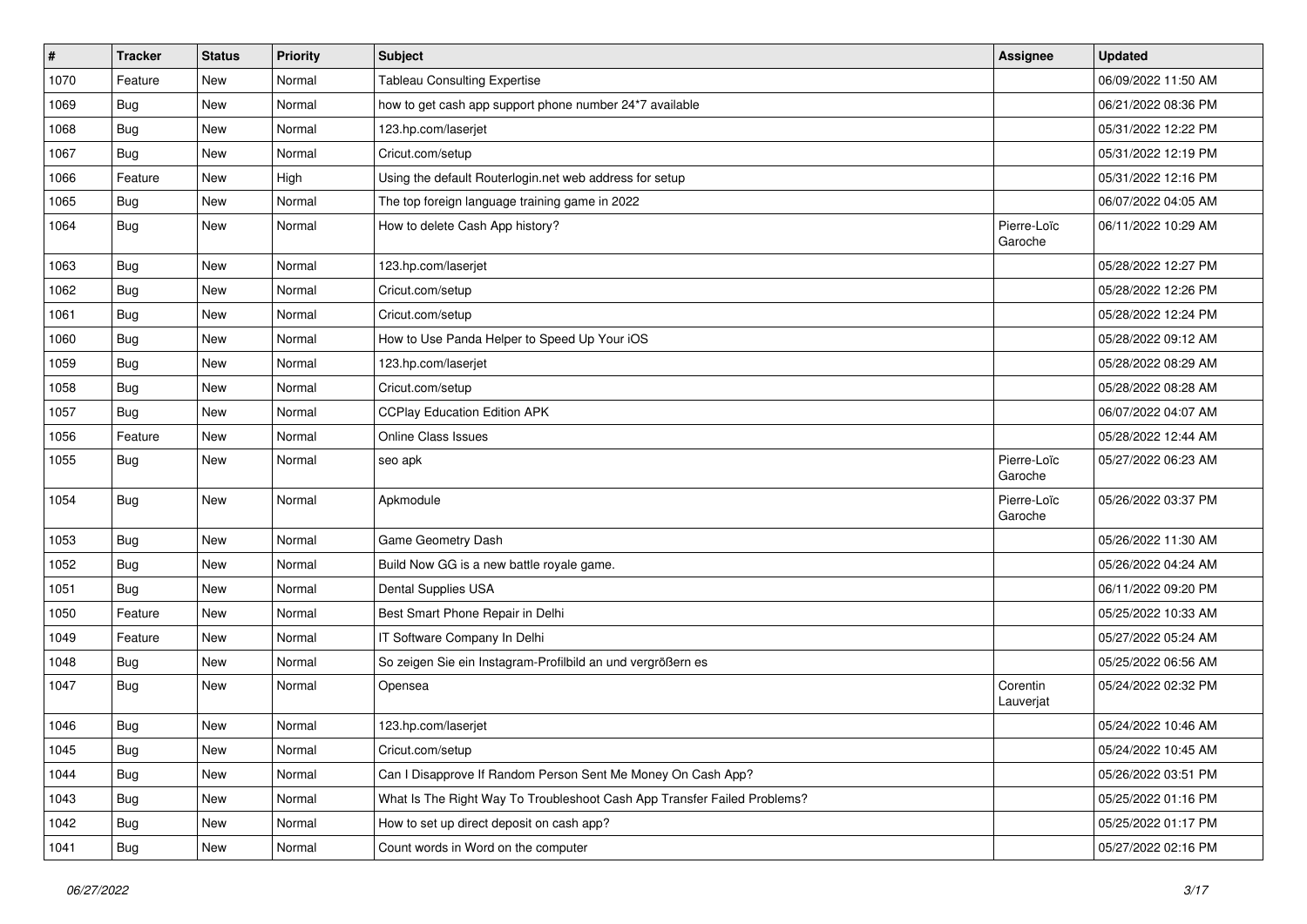| #    | <b>Tracker</b> | <b>Status</b> | <b>Priority</b> | Subject                                                                    | <b>Assignee</b>        | <b>Updated</b>      |
|------|----------------|---------------|-----------------|----------------------------------------------------------------------------|------------------------|---------------------|
| 1040 | Bug            | New           | Normal          | thabet                                                                     |                        | 05/19/2022 08:05 PM |
| 1039 | <b>Bug</b>     | <b>New</b>    | Normal          | How to Get Tickmill Bonuses for Free                                       |                        | 05/26/2022 05:43 PM |
| 1038 | Bug            | New           | Normal          | How to Fix Canon Printer Offline ISsue                                     | Pierre-Loïc<br>Garoche | 05/27/2022 05:25 AM |
| 1037 | Feature        | <b>New</b>    | Normal          | 1p Isd                                                                     | Christophe<br>Garion   | 05/19/2022 05:25 AM |
| 1036 | Bug            | New           | Normal          | <b>VPS Material</b>                                                        |                        | 05/18/2022 09:34 PM |
| 1035 | <b>Bug</b>     | New           | Normal          | how to relieve spam score                                                  | Pierre-Loïc<br>Garoche | 05/18/2022 11:39 AM |
| 1034 | <b>Bug</b>     | <b>New</b>    | Normal          | Download Teaching Feeling For Android                                      |                        | 05/20/2022 09:25 AM |
| 1033 | Bug            | New           | Normal          | The best slope 2 online games to play right now                            |                        | 05/17/2022 10:55 AM |
| 1032 | Bug            | New           | Normal          | How To Play The Wordle Game                                                |                        | 05/17/2022 10:37 AM |
| 1031 | Bug            | <b>New</b>    | Normal          | <b>IAFT Traders Union</b>                                                  |                        | 05/16/2022 03:14 PM |
| 1030 | Bug            | New           | Normal          | <b>IAFT Traders Union</b>                                                  |                        | 05/16/2022 03:13 PM |
| 1029 | <b>Bug</b>     | New           | Normal          | 5 Reasons Why People Love Coloring Pages?                                  |                        | 05/16/2022 11:53 AM |
| 1028 | <b>Bug</b>     | New           | Normal          | The Best Free Online Game to Play with Friends                             |                        | 05/16/2022 05:00 AM |
| 1027 | Bug            | New           | Normal          | Word hurdle: Viral and Fun Online Game                                     |                        | 06/25/2022 06:13 PM |
| 1026 | Bug            | New           | Normal          | New Puzzle Game for All Age - Dordle                                       |                        | 06/25/2022 06:17 PM |
| 1025 | <b>Bug</b>     | New           | Normal          | how to change the logo in wordpress                                        |                        | 06/25/2022 06:20 PM |
| 1024 | Bug            | New           | Normal          | How to choose the right broker                                             |                        | 06/25/2022 06:23 PM |
| 1023 | Bug            | New           | Normal          | Questions That Are Typically Asked About Trap The Cat                      |                        | 05/14/2022 03:51 AM |
| 1022 | Bug            | New           | Normal          | 123.hp.com/laserjet                                                        |                        | 05/13/2022 01:25 PM |
| 1021 | Bug            | <b>New</b>    | Normal          | Cricut.com/setup                                                           |                        | 05/26/2022 12:21 AM |
| 1020 | Bug            | New           | Normal          | Cricut.com/setup                                                           |                        | 05/13/2022 11:14 AM |
| 1019 | Bug            | New           | Normal          | Cricut.com/setup                                                           |                        | 05/13/2022 11:13 AM |
| 1018 | Bug            | <b>New</b>    | Normal          | So erhalten Sie ein kostenloses Hörbuch                                    |                        | 06/27/2022 07:08 AM |
| 1017 | Feature        | New           | Normal          | fleeing the complex                                                        | Hamza<br>Bourbouh      | 05/13/2022 06:33 AM |
| 1016 | Bug            | New           | Normal          | Klondike Solitaire                                                         |                        | 05/12/2022 09:03 AM |
| 1015 | <b>Bug</b>     | New           | Normal          | Is it possible to send books for free?                                     |                        | 05/11/2022 04:05 PM |
| 1014 | <b>Bug</b>     | New           | Normal          | how to get chime routing and account number ? chime routing number florida |                        | 05/11/2022 12:42 PM |
| 1013 | <b>Bug</b>     | New           | Normal          | ij.start canon                                                             |                        | 05/11/2022 11:31 AM |
| 1012 | <b>Bug</b>     | New           | Normal          | Cricut.com/setup                                                           |                        | 05/11/2022 11:30 AM |
| 1011 | <b>Bug</b>     | New           | Normal          | Summary of 10 best coloring apps on phones                                 |                        | 05/11/2022 10:58 AM |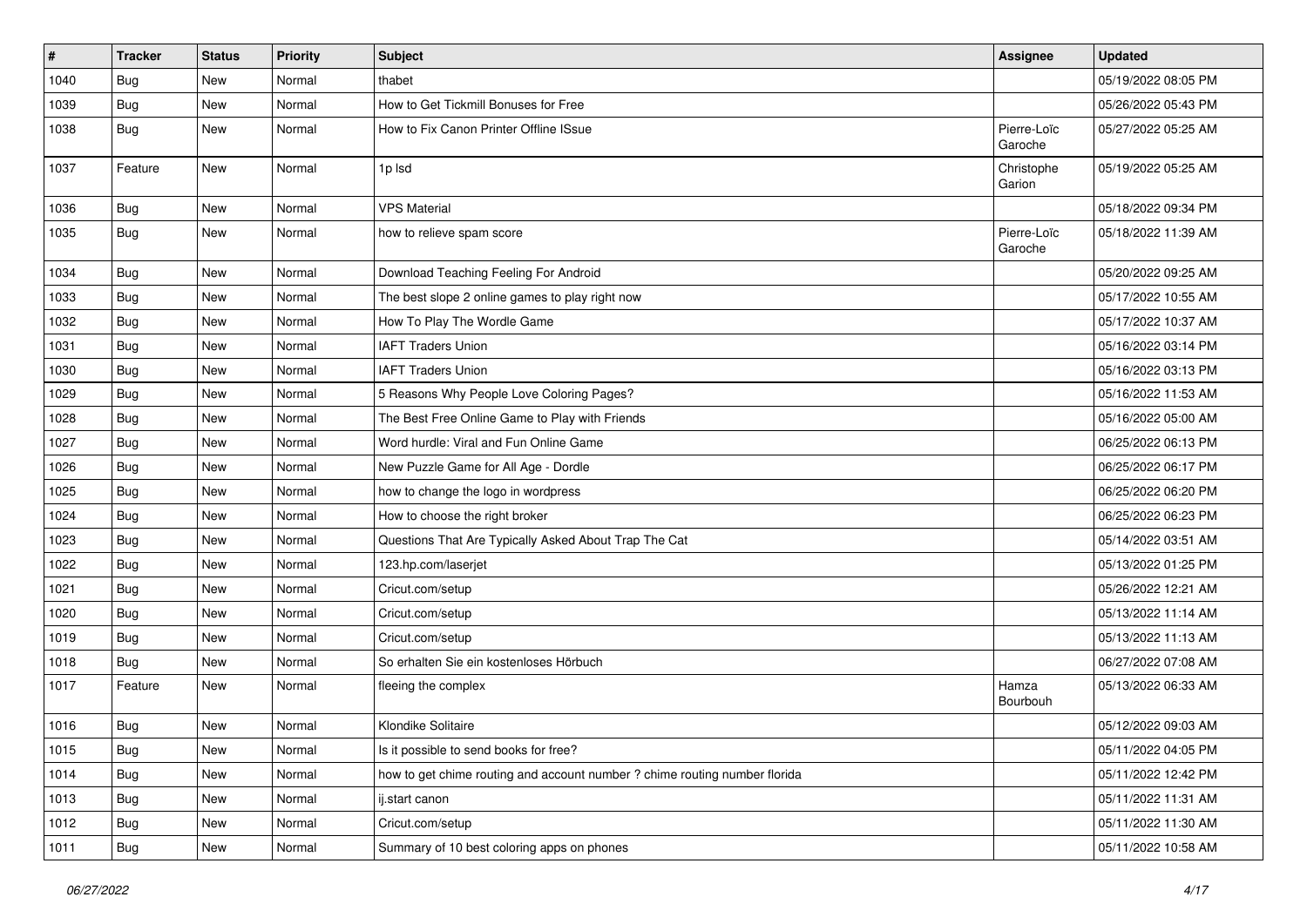| $\vert$ # | <b>Tracker</b> | <b>Status</b> | <b>Priority</b> | <b>Subject</b>                                                                | <b>Assignee</b>        | <b>Updated</b>      |
|-----------|----------------|---------------|-----------------|-------------------------------------------------------------------------------|------------------------|---------------------|
| 1010      | <b>Bug</b>     | New           | Normal          | what are the requirements to borrow money from cash app ? cash app borrow app | Pierre-Loïc<br>Garoche | 05/11/2022 09:29 AM |
| 1009      | Bug            | New           | Normal          | How to change routing number on Cash App?                                     |                        | 05/11/2022 07:13 AM |
| 1008      | Bug            | <b>New</b>    | Normal          | Who was the first black woman to anchor a newscast?                           |                        | 05/10/2022 03:13 PM |
| 1007      | Bug            | <b>New</b>    | Normal          | "ij.start canon                                                               |                        | 05/18/2022 10:40 AM |
| 1006      | Bug            | <b>New</b>    | Normal          | Cricut.com/setup                                                              |                        | 05/10/2022 01:22 PM |
| 1005      | Bug            | <b>New</b>    | High            | Nursing Assignment Help in UK                                                 |                        | 05/13/2022 05:33 PM |
| 1004      | Bug            | <b>New</b>    | Normal          | you get to pinch and drag a man with a very flexible face                     |                        | 05/10/2022 10:59 AM |
| 1003      | Bug            | New           | Normal          | Drift F1 is a drifting car game inspired by F1's tracks.                      | Pierre-Loïc<br>Garoche | 05/10/2022 10:52 AM |
| 1002      | Bug            | New           | Normal          | Chemistry Assignment Help                                                     |                        | 06/04/2022 09:58 AM |
| 1001      | Bug            | <b>New</b>    | Normal          | Venmo Keep Saying Error?                                                      |                        | 06/27/2022 02:20 AM |
| 1000      | Bug            | <b>New</b>    | Normal          | Super easy way to zoom photos and upload to Instagram                         | Christophe<br>Garion   | 05/07/2022 11:06 AM |
| 999       | Bug            | <b>New</b>    | Normal          | Is there a way to find Google Feud answers?                                   |                        | 05/07/2022 08:58 AM |
| 998       | Bug            | <b>New</b>    | Normal          | Is It Hard to Solve Wordle An                                                 |                        | 06/27/2022 12:24 AM |
| 997       | Bug            | <b>New</b>    | Normal          | 123.hp.com/laserjet                                                           |                        | 05/06/2022 05:33 AM |
| 996       | Bug            | <b>New</b>    | Normal          | Cricut.com/setup                                                              |                        | 06/27/2022 07:12 AM |
| 995       | Feature        | New           | Normal          | "ij.start canon                                                               |                        | 06/27/2022 01:29 PM |
| 994       | Feature        | <b>New</b>    | Normal          | Cricut.com/setup                                                              |                        | 06/26/2022 02:00 AM |
| 993       | Bug            | <b>New</b>    | Normal          | IO Games Free Online                                                          |                        | 06/26/2022 09:41 AM |
| 992       | Bug            | New           | Normal          | So vergrößern Sie Ihr Instagram-Profilbild                                    |                        | 06/26/2022 11:29 PM |
| 991       | Bug            | <b>New</b>    | Normal          | <b>MDMA MOLLY</b>                                                             |                        | 05/03/2022 12:03 AM |
| 990       | Bug            | New           | Normal          | Mushrooms                                                                     |                        | 06/26/2022 05:41 AM |
| 989       | Bug            | <b>New</b>    | Normal          | Barewoods Wax Cigar                                                           |                        | 06/26/2022 09:19 AM |
| 988       | Bug            | <b>New</b>    | Normal          | <b>Medicinal Mushrooms</b>                                                    |                        | 06/27/2022 09:33 AM |
| 987       | Bug            | New           | Normal          | <b>Medicinal Mushrooms</b>                                                    |                        | 06/27/2022 07:13 PM |
| 986       | Bug            | New           | Normal          | dbhdsvbhdf                                                                    | Christophe<br>Garion   | 06/27/2022 04:12 PM |
| 985       | Bug            | New           | Normal          | Find out the vitality of Facebook Phone Number:                               |                        | 06/27/2022 05:39 AM |
| 984       | <b>Bug</b>     | New           | Normal          | How to disable, permanently delete Twitter account on phone, PC               |                        | 06/26/2022 08:28 AM |
| 983       | Bug            | New           | Normal          | Finding issue in tekken 3 game?                                               |                        | 05/28/2022 02:34 PM |
| 982       | Bug            | New           | Normal          | Five sites that let you download free scenarios for your iPhone               |                        | 05/07/2022 09:34 PM |
| 981       | <b>Bug</b>     | New           | Normal          | VidMate Mod APK                                                               |                        | 05/06/2022 09:22 AM |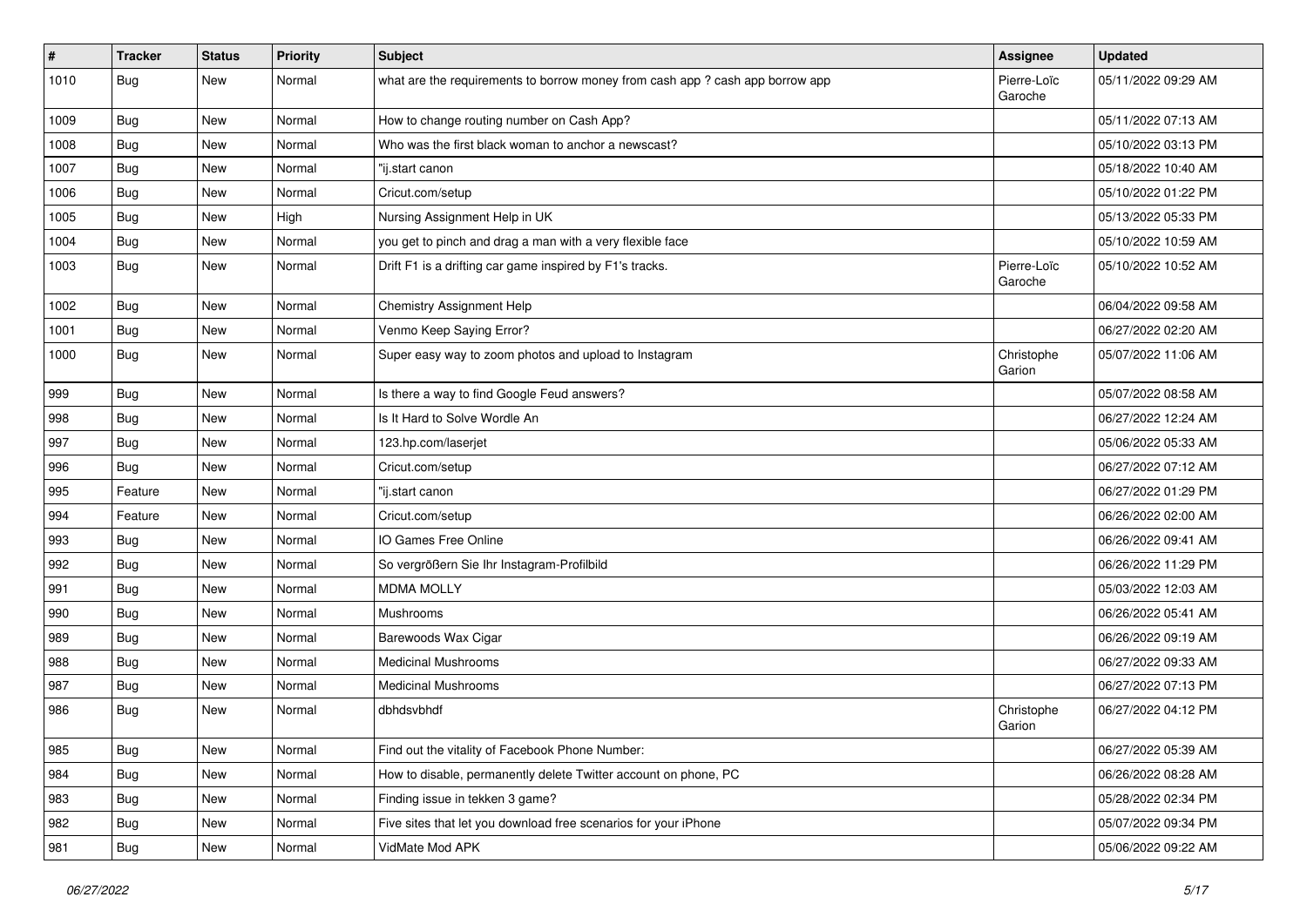| $\pmb{\#}$ | <b>Tracker</b> | <b>Status</b> | <b>Priority</b> | Subject                                                                                | Assignee               | <b>Updated</b>      |
|------------|----------------|---------------|-----------------|----------------------------------------------------------------------------------------|------------------------|---------------------|
| 980        | <b>Bug</b>     | New           | Normal          | Free Gas Cards for the Unemployed                                                      |                        | 04/28/2022 06:25 AM |
| 979        | Bug            | New           | Normal          | Free Gas Cards for the Unemployed                                                      |                        | 06/25/2022 09:02 PM |
| 978        | <b>Bug</b>     | New           | Normal          | Delamore Lodge is a place to stay.                                                     |                        | 06/27/2022 04:57 AM |
| 977        | <b>Bug</b>     | New           | Normal          | Fans of the Old Country will like this book.                                           |                        | 06/26/2022 05:54 AM |
| 976        | Bug            | New           | Normal          | How to delete the cash app account history right now?                                  | Hamza<br>Bourbouh      | 04/27/2022 09:47 AM |
| 975        | <b>Bug</b>     | <b>New</b>    | Normal          | Payback 2 Mod APK                                                                      |                        | 05/05/2022 10:56 AM |
| 974        | Bug            | New           | Normal          | Watch NCAA Football Live Streaming Free                                                |                        | 06/26/2022 05:33 PM |
| 973        | Feature        | New           | Normal          | Free NFL Streaming Sites                                                               |                        | 05/10/2022 10:56 AM |
| 972        | Bug            | <b>New</b>    | Normal          | How To Borrow Money From The Cash App? Get To Know About The Same                      |                        | 04/25/2022 07:30 AM |
| 971        | Bug            | New           | Normal          | How Do I Check Balance On Cash App Card With Optimum Ease?                             |                        | 04/23/2022 08:43 PM |
| 970        | Bug            | New           | Normal          | The Amount Of Time Does Cash App Direct Deposit Time Take?                             |                        | 06/26/2022 07:32 PM |
| 969        | <b>Bug</b>     | New           | Normal          | Watch NCAA Football Live Match Free                                                    |                        | 04/23/2022 07:29 AM |
| 968        | Feature        | New           | Normal          | watch nfl online free live streaming                                                   |                        | 06/25/2022 11:52 PM |
| 967        | Feature        | New           | Normal          | stream live nfl games free online                                                      |                        | 06/26/2022 10:09 AM |
| 966        | <b>Bug</b>     | New           | Normal          | How to Download the Filmes                                                             |                        | 06/27/2022 03:25 AM |
| 965        | <b>Bug</b>     | New           | Normal          | Go with cash app customer service to know where I can load my cash app card            |                        | 04/22/2022 01:07 PM |
| 964        | Bug            | New           | Normal          | Can I Fix Cash App Transfer Failed Issues By Adding Sufficient Funds?                  |                        | 06/26/2022 07:21 AM |
| 963        | Feature        | New           | Normal          | Why I am not getting cool cash app card designs- call experts                          |                        | 06/26/2022 07:52 AM |
| 962        | Bug            | New           | Normal          | Kostenlose Hörbücher                                                                   |                        | 06/26/2022 10:45 PM |
| 961        | <b>Bug</b>     | New           | Normal          | TeaTv is an Android                                                                    |                        | 06/26/2022 02:02 PM |
| 960        | Feature        | New           | Normal          | Zooming Instagram Picture In Full HD                                                   | Pierre-Loïc<br>Garoche | 06/26/2022 07:18 AM |
| 959        | Bug            | New           | Normal          | Get connected with cash app team-How to get money off cash app at walmart without card |                        | 06/27/2022 08:52 AM |
| 958        | <b>Bug</b>     | New           | Normal          | Avail Cash app support service to know Sutton bank cash app number                     |                        | 06/26/2022 08:46 AM |
| 957        | Bug            | New           | Normal          | From Where I Can Get Cheap Writing Services?                                           |                        | 04/20/2022 05:06 AM |
| 956        | <b>Bug</b>     | <b>New</b>    | Normal          | <b>FNF Free Mods Online</b>                                                            |                        | 06/25/2022 09:59 PM |
| 955        | <b>Bug</b>     | New           | Normal          | How Long Does Verification Take On Cash App If You Apply For The Verification?         | Christophe<br>Garion   | 06/25/2022 10:50 PM |
| 954        | Bug            | New           | Normal          | AZ Screen Recorder Mod                                                                 |                        | 06/25/2022 11:24 PM |
| 953        | Bug            | <b>New</b>    | Normal          | Manga Dogs - Read Your Favorite Comics on Your Smartphone                              |                        | 06/27/2022 03:53 PM |
| 952        | Bug            | New           | Normal          | Canon IJ Network Tool                                                                  |                        | 06/26/2022 10:35 AM |
| 951        | Bug            | New           | Normal          | Canon.com/ijsetup                                                                      |                        | 04/20/2022 10:18 AM |
| 950        | <b>Bug</b>     | New           | Normal          | ij.start canon                                                                         |                        | 06/26/2022 04:35 AM |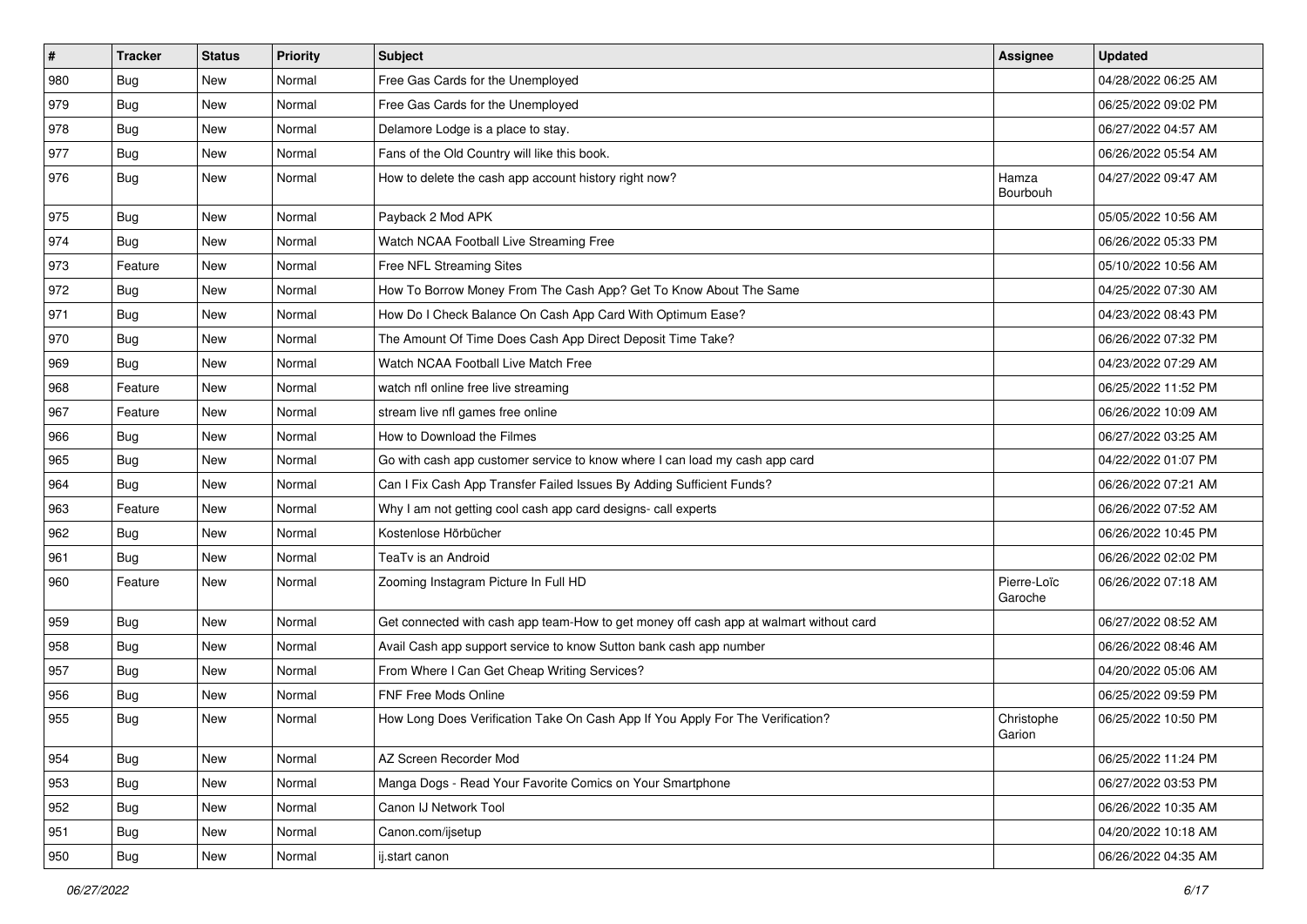| $\pmb{\#}$ | <b>Tracker</b> | <b>Status</b> | <b>Priority</b> | <b>Subject</b>                                                                   | Assignee               | <b>Updated</b>      |
|------------|----------------|---------------|-----------------|----------------------------------------------------------------------------------|------------------------|---------------------|
| 949        | <b>Bug</b>     | New           | Normal          | <b>Educational Games</b>                                                         |                        | 06/15/2022 09:11 PM |
| 948        | Bug            | <b>New</b>    | Normal          | Canon IJ Network Tool                                                            |                        | 04/20/2022 11:53 AM |
| 947        | <b>Bug</b>     | New           | Normal          | is Disney Now and Disney Plus different?                                         |                        | 04/14/2022 09:53 AM |
| 946        | <b>Bug</b>     | New           | Normal          | What is Plex and Is Plex Legal?                                                  |                        | 06/26/2022 05:23 AM |
| 945        | <b>Bug</b>     | <b>New</b>    | Normal          | TikTok 18 Mod Apk For Your Android                                               |                        | 04/13/2022 09:32 AM |
| 944        | Feature        | New           | Normal          | Canon.com/ijsetup                                                                |                        | 06/27/2022 09:46 AM |
| 943        | Bug            | <b>New</b>    | Normal          | ij.start canon                                                                   |                        | 04/13/2022 08:52 AM |
| 942        | Bug            | New           | Normal          | Canon IJ Network Tool                                                            |                        | 04/13/2022 08:45 AM |
| 941        | <b>Bug</b>     | New           | Normal          | is Disney Now and Disney Plus different?                                         |                        | 06/26/2022 12:10 PM |
| 940        | Bug            | <b>New</b>    | Normal          | What is Plex and Is Plex Legal?                                                  |                        | 06/26/2022 04:50 PM |
| 939        | Bug            | New           | Normal          | Ability to change sound notifications                                            | Christophe<br>Garion   | 06/26/2022 07:37 PM |
| 938        | <b>Bug</b>     | <b>New</b>    | Normal          | Would you like to have your own ringtone                                         | Christophe<br>Garion   | 06/26/2022 09:54 PM |
| 936        | Bug            | <b>New</b>    | Normal          | Avantages de l'extension AliTools pour faire du shopping sur Aliexpress          | Pierre-Loïc<br>Garoche | 04/12/2022 11:35 AM |
| 935        | <b>Bug</b>     | <b>New</b>    | Normal          | MovieBox Pro Apk - Watch Movies and TV Shows on Your Android Phone               |                        | 06/26/2022 04:11 AM |
| 934        | Bug            | New           | Normal          | MovieBox Pro Apk - Watch Movies and TV Shows on Your Android Phone               |                        | 05/10/2022 11:01 AM |
| 933        | Bug            | New           | Normal          | How Can I Watch Movies on My Mobile Phone                                        |                        | 06/24/2022 12:55 AM |
| 932        | Bug            | New           | Normal          | The best epic, long-playing PC games will consume days of your life.             |                        | 05/15/2022 07:44 PM |
| 931        | Feature        | <b>New</b>    | High            | Situs Judi Slot Online apel888                                                   | Pierre-Loïc<br>Garoche | 06/26/2022 01:07 AM |
| 930        | Bug            | <b>New</b>    | Normal          | The best free games online                                                       |                        | 04/12/2022 09:05 AM |
| 929        | Bug            | New           | Normal          | Canon IJ Network Tool                                                            |                        | 04/12/2022 08:32 AM |
| 928        | <b>Bug</b>     | <b>New</b>    | Normal          | How Does Sutton Bank Cash App Customer Service Help In Answering Your Questions? |                        | 04/12/2022 11:36 AM |
| 927        | Feature        | <b>New</b>    | Normal          | What Is The Right Way To Troubleshoot Cash App Transfer Failed Problems?         |                        | 04/12/2022 05:54 AM |
| 926        | Bug            | New           | Normal          | tavor 7                                                                          |                        | 06/22/2022 05:08 PM |
| 925        | Bug            | New           | Normal          | tavor 7                                                                          |                        | 06/15/2022 03:45 AM |
| 924        | <b>Bug</b>     | New           | Normal          | buy tec 9                                                                        |                        | 04/11/2022 02:54 PM |
| 923        | <b>Bug</b>     | New           | Normal          | frenchies for sale                                                               |                        | 04/11/2022 02:35 PM |
| 922        | <b>Bug</b>     | <b>New</b>    | Normal          | Why Is The Need For Assignment Writing Services?                                 |                        | 06/26/2022 12:42 PM |
| 921        | <b>Bug</b>     | New           | Normal          | Canon IJ Network Tool                                                            |                        | 04/11/2022 09:00 AM |
| 920        | Bug            | <b>New</b>    | Normal          | Where I Can Get Essay Writing Services?                                          |                        | 04/11/2022 08:35 AM |
| 919        | Feature        | New           | Normal          | How can I check my Cash App card balance by dialing a number?                    |                        | 04/10/2022 09:07 AM |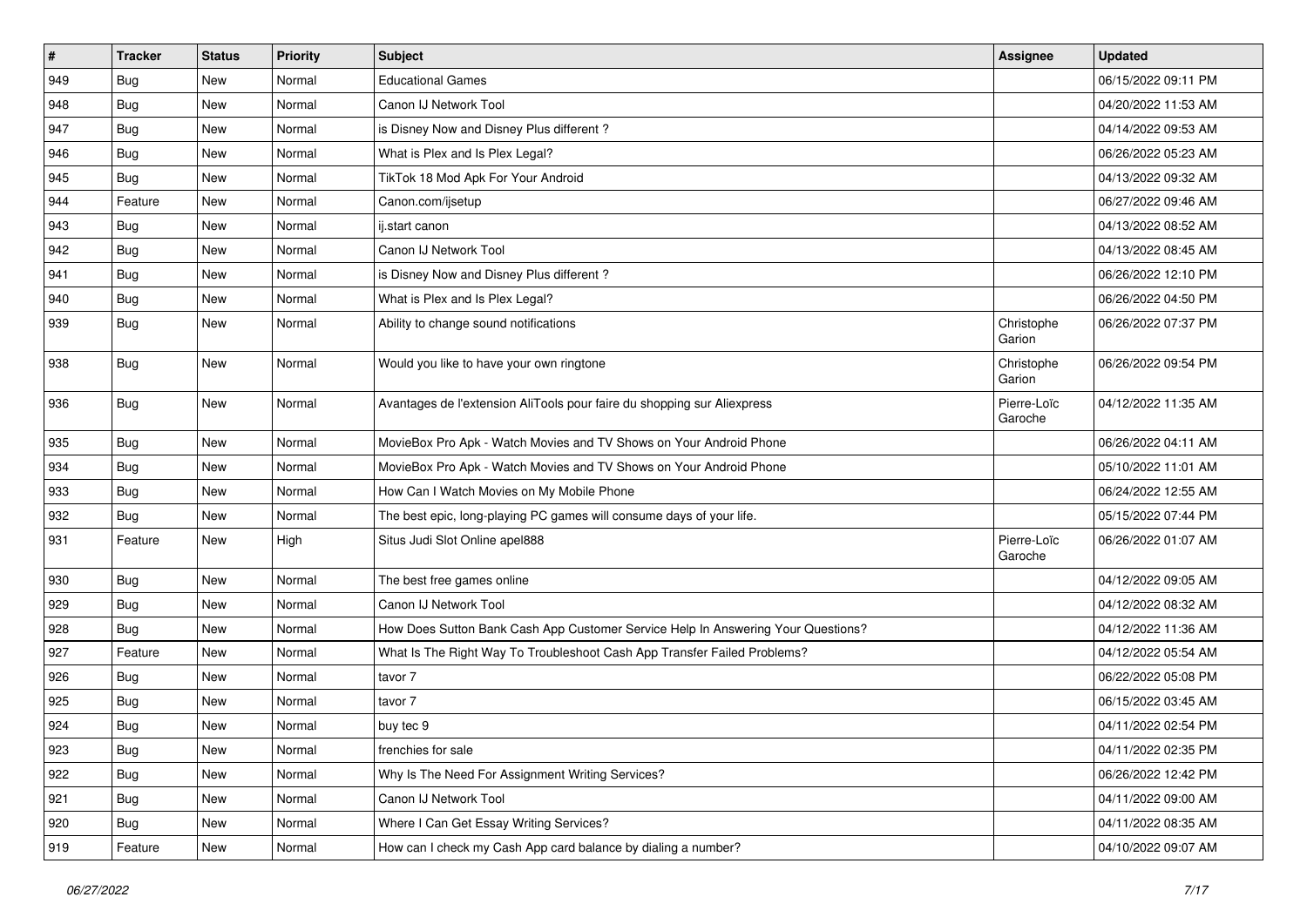| $\sharp$ | <b>Tracker</b> | <b>Status</b> | Priority | <b>Subject</b>                                                            | <b>Assignee</b>      | <b>Updated</b>      |
|----------|----------------|---------------|----------|---------------------------------------------------------------------------|----------------------|---------------------|
| 918      | <b>Bug</b>     | New           | Normal   | Antivirus for IOS                                                         |                      | 06/16/2022 10:36 PM |
| 917      | <b>Bug</b>     | New           | Normal   | Random Person Sent Me Money on Cash App-find solution?                    |                      | 04/09/2022 12:32 PM |
| 916      | Bug            | New           | Normal   | How long does it take to write a book?                                    |                      | 04/07/2022 12:15 PM |
| 915      | <b>Bug</b>     | New           | Normal   | Finance dissertation writing                                              |                      | 04/07/2022 09:22 AM |
| 914      | Bug            | New           | Normal   | Wordle: how to play fashion games for free?                               |                      | 04/07/2022 08:30 AM |
| 913      | <b>Bug</b>     | New           | Normal   | Canon IJ Network Tool                                                     |                      | 04/07/2022 06:21 AM |
| 912      | Bug            | New           | Normal   | <b>Cuphead Mobile Game Review</b>                                         |                      | 06/09/2022 10:14 AM |
| 911      | Bug            | New           | Normal   | Aluminum Windows & Doors                                                  |                      | 04/06/2022 08:10 PM |
| 910      | <b>Bug</b>     | New           | Normal   | Each content looks unisize or not formated                                |                      | 04/06/2022 11:21 AM |
| 909      | Bug            | New           | Normal   | Toca Life World APK                                                       |                      | 04/06/2022 04:52 AM |
| 908      | Bug            | New           | Normal   | Toca Life World APK                                                       |                      | 04/06/2022 03:18 AM |
| 907      | <b>Bug</b>     | New           | Normal   | Canon IJ Network Tool                                                     |                      | 04/04/2022 10:43 AM |
| 906      | Bug            | New           | Normal   | How To Change Cash App From Business To Personal Account For Any Reasons? |                      | 04/04/2022 09:57 AM |
| 905      | <b>Bug</b>     | New           | Normal   | MINI MILITIA MOD APK                                                      |                      | 05/19/2022 01:54 PM |
| 904      | Feature        | New           | Normal   | Laora seeck                                                               |                      | 04/20/2022 11:54 AM |
| 903      | Feature        | New           | Normal   | Good game                                                                 |                      | 04/11/2022 08:39 AM |
| 902      | Feature        | New           | Normal   | salo717                                                                   |                      | 05/18/2022 10:35 AM |
| 901      | Feature        | New           | Normal   | good game ever                                                            |                      | 06/26/2022 06:25 PM |
| 900      | Feature        | New           | Normal   | good game ever                                                            |                      | 04/02/2022 11:59 AM |
| 899      | Feature        | New           | Normal   | Application of Optical Fiber Gyroscope                                    | Christophe<br>Garion | 04/02/2022 11:23 AM |
| 898      | Bug            | New           | Normal   | Shadow Fight 2 Mod APK                                                    |                      | 04/02/2022 09:17 AM |
| 897      | Bug            | New           | Normal   | Slot Pulsa Pragmatic Play                                                 | Xavier Thirioux      | 04/01/2022 12:08 PM |
| 896      | Feature        | New           | Normal   | Application of North Finder in Mining Industry                            | Xavier Thirioux      | 04/01/2022 09:49 AM |
| 895      | <b>Bug</b>     | New           | Normal   | Cash App Scams                                                            |                      | 06/18/2022 02:36 PM |
| 894      | Feature        | New           | Normal   | Need phd dissertation help in UK                                          |                      | 05/30/2022 12:29 PM |
| 893      | <b>Bug</b>     | New           | Normal   | klingeltone                                                               |                      | 04/13/2022 11:06 AM |
| 892      | <b>Bug</b>     | New           | Normal   | Good game                                                                 |                      | 04/01/2022 09:15 AM |
| 891      | <b>Bug</b>     | New           | Normal   | The most interesting game today, have you tried it?                       |                      | 04/01/2022 09:17 AM |
| 889      | Bug            | New           | Normal   | What is Plex and how it's work?                                           |                      | 04/01/2022 09:14 AM |
| 888      | Bug            | New           | Normal   | Is the Fox News Channel on Roku free?                                     |                      | 04/25/2022 08:04 AM |
| 887      | <b>Bug</b>     | New           | Normal   | What is Plex and how it's work?                                           |                      | 04/01/2022 09:16 AM |
| 886      | <b>Bug</b>     | New           | Normal   | Is the Fox News Channel on Roku free?                                     |                      | 04/01/2022 09:16 AM |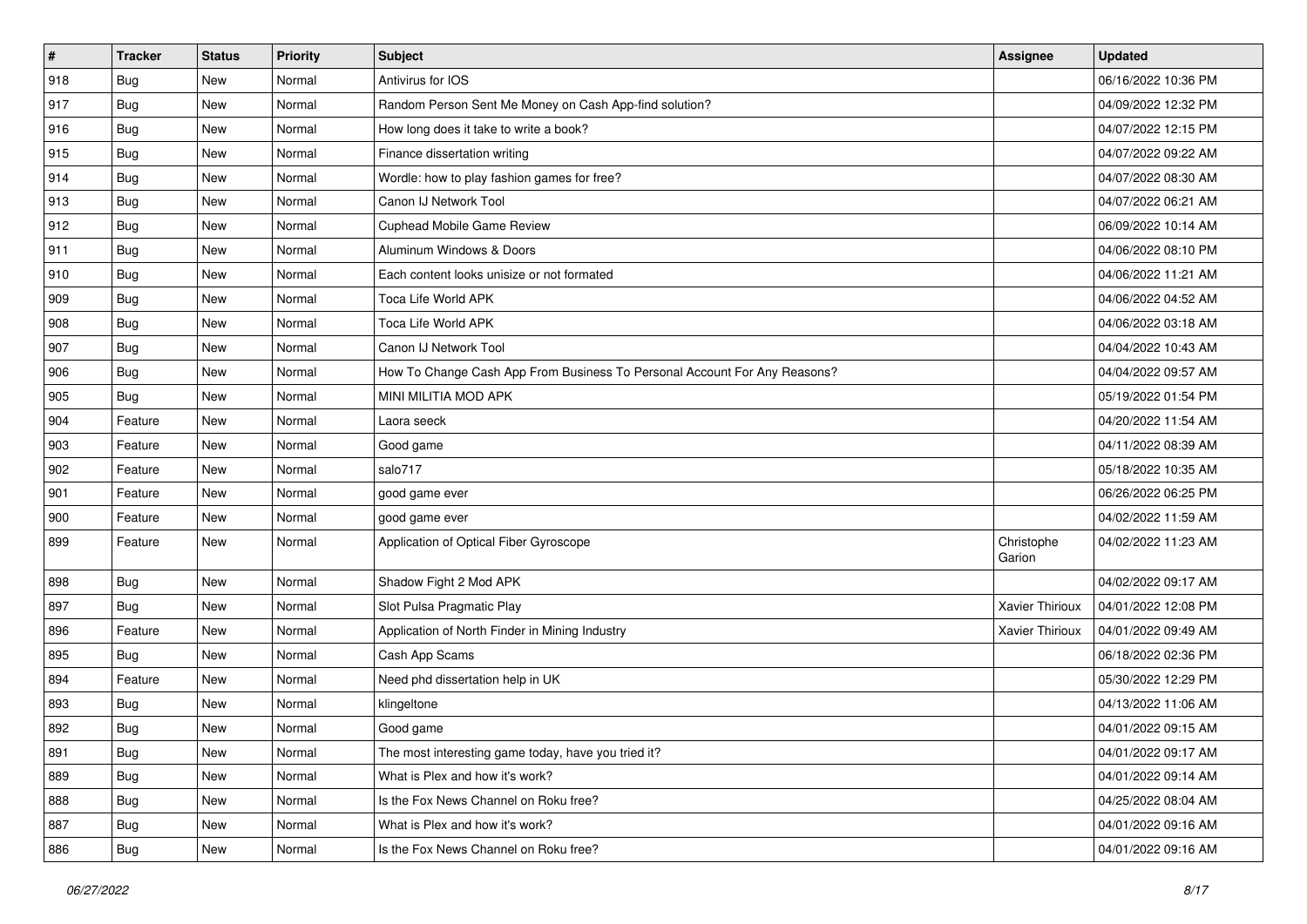| $\vert$ # | <b>Tracker</b> | <b>Status</b> | <b>Priority</b> | <b>Subject</b>                                                              | <b>Assignee</b>        | <b>Updated</b>      |
|-----------|----------------|---------------|-----------------|-----------------------------------------------------------------------------|------------------------|---------------------|
| 885       | <b>Bug</b>     | New           | Normal          | How to Install the Tele Latino App For Android                              |                        | 03/28/2022 04:10 AM |
| 884       | <b>Bug</b>     | <b>New</b>    | Normal          | Why do Subway Surfers popular                                               |                        | 04/01/2022 09:16 AM |
| 883       | Bug            | New           | Normal          | Langweilen Sie sich jemals bei der gleichen alten Schriftart auf Instagram? |                        | 04/01/2022 09:16 AM |
| 882       | Bug            | New           | Normal          | How to change bank account on cash app?                                     |                        | 04/01/2022 09:16 AM |
| 880       | Bug            | New           | Normal          | Why do Subway Surfers popular                                               |                        | 04/01/2022 09:16 AM |
| 879       | Feature        | New           | Normal          | Best Garage Door Repair in Massachusetts                                    |                        | 04/01/2022 09:16 AM |
| 878       | <b>Bug</b>     | New           | Normal          | Wie ist instazoom hilfreich beim Herunterladen von Instagram-Profilbildern  |                        | 04/08/2022 09:28 PM |
| 877       | Feature        | New           | Normal          | <b>Exness Broker Review</b>                                                 |                        | 04/01/2022 09:12 AM |
| 876       | Bug            | New           | Normal          | Download Full-Size Profile Pictures of Your Favorite Users With InstaDP     |                        | 04/01/2022 09:12 AM |
| 875       | Bug            | New           | Normal          | Red ball game                                                               |                        | 04/01/2022 09:15 AM |
| 874       | Bug            | New           | Normal          | Cómo descargar Minecraft Apk                                                |                        | 06/26/2022 08:01 AM |
| 873       | <b>Bug</b>     | New           | Normal          | Klingeltöne mp3                                                             |                        | 04/13/2022 11:03 AM |
| 872       | Bug            | New           | Normal          | Poppy Playtime Horror Game Free                                             |                        | 04/01/2022 09:11 AM |
| 870       | Bug            | New           | Normal          | Mahjong Solitaire                                                           |                        | 04/01/2022 09:12 AM |
| 869       | Bug            | New           | Normal          | Sonnerie Post Malone 2022                                                   |                        | 04/13/2022 11:05 AM |
| 868       | Feature        | New           | Normal          | What Is the Role of a Graphic Designer?                                     | Pierre-Loïc<br>Garoche | 04/01/2022 09:12 AM |
| 867       | Bug            | New           | Low             | cheap Yeezys                                                                | Pierre-Loïc<br>Garoche | 04/01/2022 09:12 AM |
| 866       | Feature        | New           | Normal          | Northern Ireland Dissertation Writing Service                               | Pierre-Loïc<br>Garoche | 04/01/2022 09:12 AM |
| 865       | Bug            | New           | Normal          | Canon IJ Printer Utility                                                    |                        | 05/18/2022 07:24 PM |
| 864       | Bug            | New           | Normal          | Canon IJ Network Tool                                                       |                        | 04/01/2022 09:14 AM |
| 863       | Bug            | New           | Normal          | Canon IJ Network Tool                                                       |                        | 04/01/2022 09:12 AM |
| 862       | Bug            | New           | Normal          | none                                                                        |                        | 04/01/2022 09:11 AM |
| 861       | Feature        | New           | Low             | <b>Understanding Situational Depression</b>                                 | Pierre-Loïc<br>Garoche | 04/01/2022 09:12 AM |
| 860       | Bug            | New           | Normal          | pokemon guide                                                               | Pierre-Loïc<br>Garoche | 06/18/2022 08:18 PM |
| 859       | Bug            | New           | Normal          | Canon IJ Network Tool                                                       |                        | 04/01/2022 09:13 AM |
| 858       | Bug            | New           | Normal          | opourid                                                                     | Christophe<br>Garion   | 04/01/2022 09:13 AM |
| 857       | Bug            | New           | Normal          | Welcome to the world of classic retro games                                 |                        | 04/01/2022 09:13 AM |
| 856       | Bug            | New           | Normal          | Online Classes Assistance Help For Student                                  |                        | 04/01/2022 09:13 AM |
| 855       | Bug            | New           | Normal          | Online Classes Assistance Help For Student                                  |                        | 04/01/2022 09:13 AM |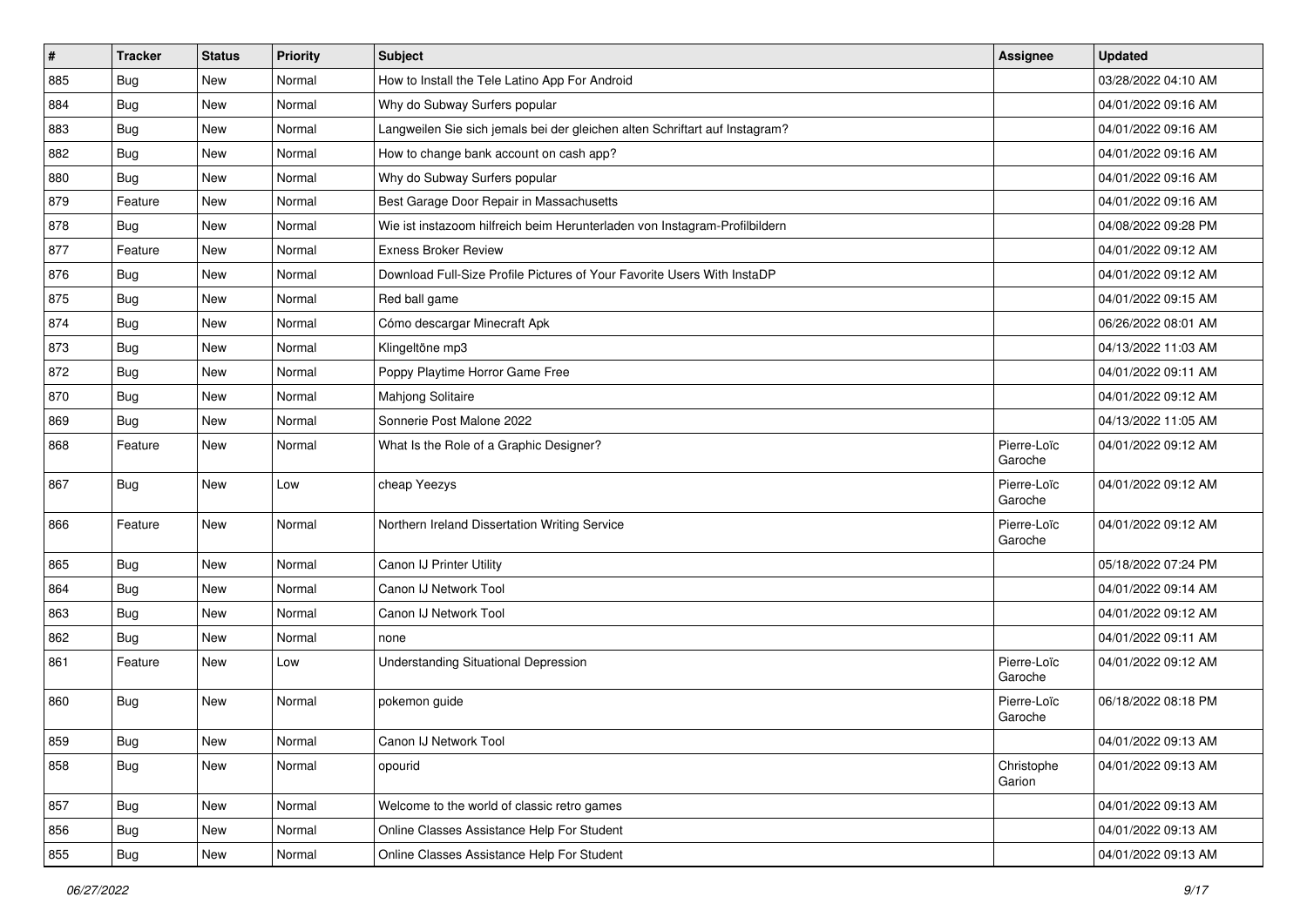| #   | <b>Tracker</b> | <b>Status</b> | <b>Priority</b> | <b>Subject</b>                                                                   | <b>Assignee</b>        | <b>Updated</b>      |
|-----|----------------|---------------|-----------------|----------------------------------------------------------------------------------|------------------------|---------------------|
| 854 | <b>Bug</b>     | New           | Normal          | How To Resolve Password Problems Through Facebook Customer Service?              |                        | 04/09/2022 06:11 PM |
| 853 | Bug            | New           | Normal          | what is dr laser                                                                 |                        | 04/01/2022 09:13 AM |
| 852 | Bug            | New           | Normal          | How to cancel your French Bee flight within 24 hours?                            |                        | 04/01/2022 09:13 AM |
| 851 | Bug            | New           | Normal          | Laden Sie den kostenlosen MP3-Klingelton für Ihr Mobiltelefon herunter           |                        | 04/01/2022 09:14 AM |
| 850 | Bug            | New           | Normal          | Puppy Playtime APK Android                                                       |                        | 04/01/2022 09:14 AM |
| 849 | Bug            | New           | Normal          | FutEmax App Apk - Watch Soccer, Fantasy Football, And More On Your Mobile Device |                        | 04/01/2022 09:04 AM |
| 848 | Feature        | New           | Normal          | <b>Online Classes Assistance</b>                                                 |                        | 04/01/2022 08:57 AM |
| 847 | Feature        | <b>New</b>    | Normal          | Canon.com/ijsetup                                                                |                        | 04/01/2022 09:08 AM |
| 846 | Feature        | New           | Normal          | ij.start canon                                                                   |                        | 04/01/2022 08:58 AM |
| 845 | Feature        | New           | Normal          | canon.com/ijsetup                                                                |                        | 04/01/2022 08:58 AM |
| 844 | Bug            | New           | Normal          | To know Chime Routing Number call on the helpline number                         |                        | 04/01/2022 08:58 AM |
| 843 | Bug            | New           | Normal          | Canon IJ Network Tool                                                            |                        | 04/01/2022 08:58 AM |
| 842 | Bug            | <b>New</b>    | Normal          | Join the fun game                                                                |                        | 04/01/2022 08:58 AM |
| 841 | Bug            | New           | Normal          | How do I activate FOX NOW?                                                       |                        | 04/01/2022 08:58 AM |
| 840 | <b>Bug</b>     | New           | Normal          | Is Tubi really free and legal?                                                   |                        | 04/01/2022 08:58 AM |
| 839 | Bug            | New           | Normal          | How do I activate FOX NOW?                                                       |                        | 04/01/2022 08:58 AM |
| 838 | Bug            | New           | Normal          | Celebrity Hunter Mod apk - Como instalá-lo                                       |                        | 04/01/2022 08:58 AM |
| 837 | <b>Bug</b>     | New           | Normal          | To Create An Instagram Story                                                     | Pierre-Loïc<br>Garoche | 04/01/2022 08:58 AM |
| 836 | Bug            | New           | Normal          | What Is The Required Amount To Pay As Cash App Clearance Fee?                    |                        | 04/01/2022 09:00 AM |
| 835 | Bug            | <b>New</b>    | Normal          | Build your strong army with Taming io                                            |                        | 04/01/2022 08:59 AM |
| 834 | Bug            | New           | Normal          | Grasp the secret to relieve stress and fatigue                                   |                        | 04/01/2022 08:57 AM |
| 833 | <b>Bug</b>     | New           | Normal          | Does Direct Deposit Hit Chime- seek Chime Customer Service                       |                        | 04/01/2022 08:59 AM |
| 832 | Bug            | New           | Normal          | Choque Royale Mod Apk                                                            |                        | 04/01/2022 08:59 AM |
| 831 | <b>Bug</b>     | New           | Normal          | Build and shoot                                                                  |                        | 05/29/2022 04:47 PM |
| 830 | <b>Bug</b>     | <b>New</b>    | Normal          | Poppy Playtime APK                                                               |                        | 04/01/2022 08:59 AM |
| 829 | <b>Bug</b>     | New           | Normal          | Write My Dissertation For Me UK                                                  | Pierre-Loïc<br>Garoche | 06/26/2022 04:13 AM |
| 828 | Bug            | New           | Normal          | Nursery management                                                               |                        | 06/13/2022 08:55 AM |
| 827 | Bug            | New           | Normal          | Come To Know The Required Steps To Unlock Cash App Account                       |                        | 04/01/2022 08:59 AM |
| 826 | <b>Bug</b>     | New           | Normal          | How to Dowload MXL TV Premium                                                    |                        | 05/26/2022 03:34 PM |
| 825 | Bug            | New           | Normal          | Lucky Patcher Download                                                           |                        | 06/26/2022 06:09 PM |
| 824 | Feature        | New           | Normal          | How to watch Fox News on my Smart TV or similar devices?                         | Pierre-Loïc<br>Garoche | 04/01/2022 09:00 AM |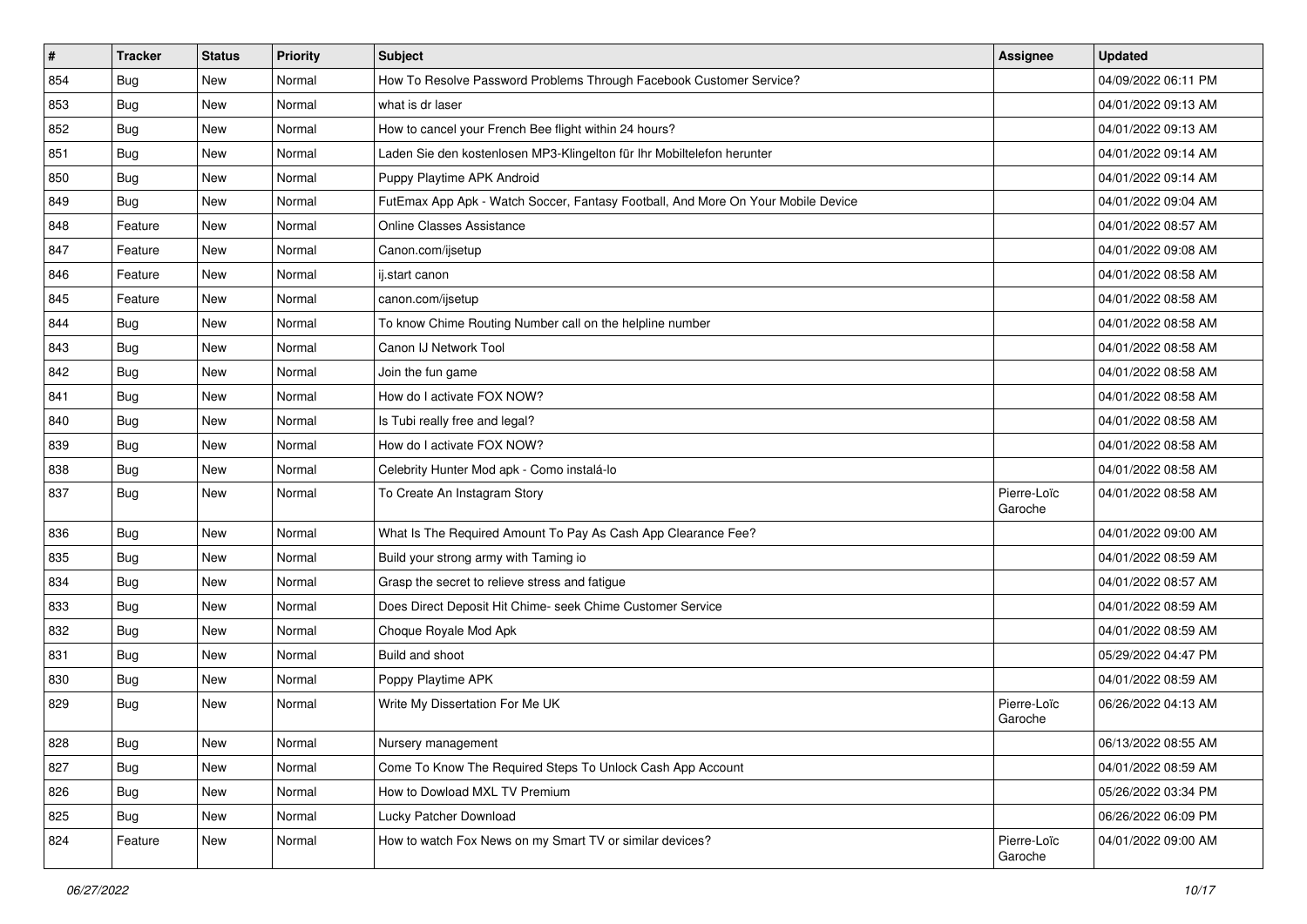| #   | Tracker    | <b>Status</b> | <b>Priority</b> | <b>Subject</b>                                                   | Assignee               | <b>Updated</b>      |
|-----|------------|---------------|-----------------|------------------------------------------------------------------|------------------------|---------------------|
| 823 | Feature    | New           | Normal          | How much does Disney Plus cost?                                  | Pierre-Loïc<br>Garoche | 06/27/2022 04:05 AM |
| 822 | <b>Bug</b> | New           | Normal          | Dowload Your Boyfriend Game                                      |                        | 06/27/2022 09:48 AM |
| 821 | <b>Bug</b> | New           | Normal          | Nicoo - A Review of the Popular Battle Royale Game               |                        | 04/01/2022 08:56 AM |
| 820 | Bug        | New           | Normal          | Metal Slug Apk para Android                                      |                        | 06/27/2022 07:22 PM |
| 819 | <b>Bug</b> | New           | Normal          | Metal Slug Apk para Android                                      |                        | 06/27/2022 09:35 AM |
| 818 | <b>Bug</b> | New           | Normal          | Have you ever played a basketball game?                          | Corentin<br>Lauverjat  | 04/01/2022 08:55 AM |
| 817 | <b>Bug</b> | New           | Normal          | Pacman 30th Anniversary                                          |                        | 06/27/2022 11:47 AM |
| 816 | Bug        | New           | Normal          | Play Scribble io fun with everyone                               |                        | 06/23/2022 10:52 AM |
| 815 | <b>Bug</b> | New           | Normal          | how do i call cash app customer service                          | <b>Xavier Thirioux</b> | 06/26/2022 10:54 PM |
| 814 | <b>Bug</b> | New           | Normal          | Stage Fright Cure                                                | Pierre-Loïc<br>Garoche | 06/27/2022 03:03 PM |
| 813 | Feature    | New           | Normal          | Canon.com/ijsetup                                                |                        | 05/25/2022 08:27 AM |
| 812 | Feature    | New           | Normal          | canon.com/ijsetup                                                |                        | 06/27/2022 01:21 PM |
| 811 | <b>Bug</b> | New           | Normal          | Canon IJ Network Tool                                            |                        | 06/26/2022 12:58 PM |
| 810 | Feature    | New           | Normal          | how to remove viruses from a phone                               |                        | 06/26/2022 06:05 PM |
| 809 | Bug        | New           | Normal          | Smash Karts - immerse yourself in the exciting race              |                        | 06/26/2022 04:49 PM |
| 808 | <b>Bug</b> | New           | Normal          | Sinnvolle Guten-Morgen-Grüße                                     |                        | 06/27/2022 05:41 AM |
| 807 | Bug        | New           | Normal          | 1v1Battle is a strategic action 'Build and shoot' game           |                        | 06/27/2022 06:52 AM |
| 806 | Feature    | New           | Normal          | Go everywhere thanks to mapquest driving directions              |                        | 06/27/2022 02:39 AM |
| 805 | <b>Bug</b> | New           | Normal          | Ketamine Online Store                                            | Christophe<br>Garion   | 06/27/2022 05:01 AM |
| 804 | Bug        | New           | Normal          | Review                                                           |                        | 06/27/2022 10:35 AM |
| 803 | Feature    | New           | High            | Ketamine Online Store                                            | Pierre-Loïc<br>Garoche | 06/24/2022 01:24 PM |
| 802 | <b>Bug</b> | New           | Normal          | Who Is an ETL Engineer                                           |                        | 06/26/2022 05:48 PM |
| 801 | <b>Bug</b> | New           | Normal          | Who Is an ETL Engineer                                           |                        | 06/27/2022 12:25 PM |
| 800 | <b>Bug</b> | New           | Normal          | Who Is an ETL Engineer                                           |                        | 06/25/2022 10:31 PM |
| 799 | <b>Bug</b> | New           | Normal          | Who Is an ETL Engineer                                           |                        | 06/27/2022 11:07 AM |
| 798 | Bug        | New           | Normal          | Who Is an ETL Engineer                                           |                        | 06/27/2022 09:48 AM |
| 797 | Bug        | New           | Normal          | Psychedelic                                                      | Christophe<br>Garion   | 06/27/2022 06:07 AM |
| 796 | <b>Bug</b> | New           | Normal          | How Does Cash App ++ actually work and What is the process of it |                        | 06/22/2022 07:03 AM |
| 795 | Bug        | New           | Normal          | Drift Boss - Exciting Race                                       |                        | 06/26/2022 06:32 PM |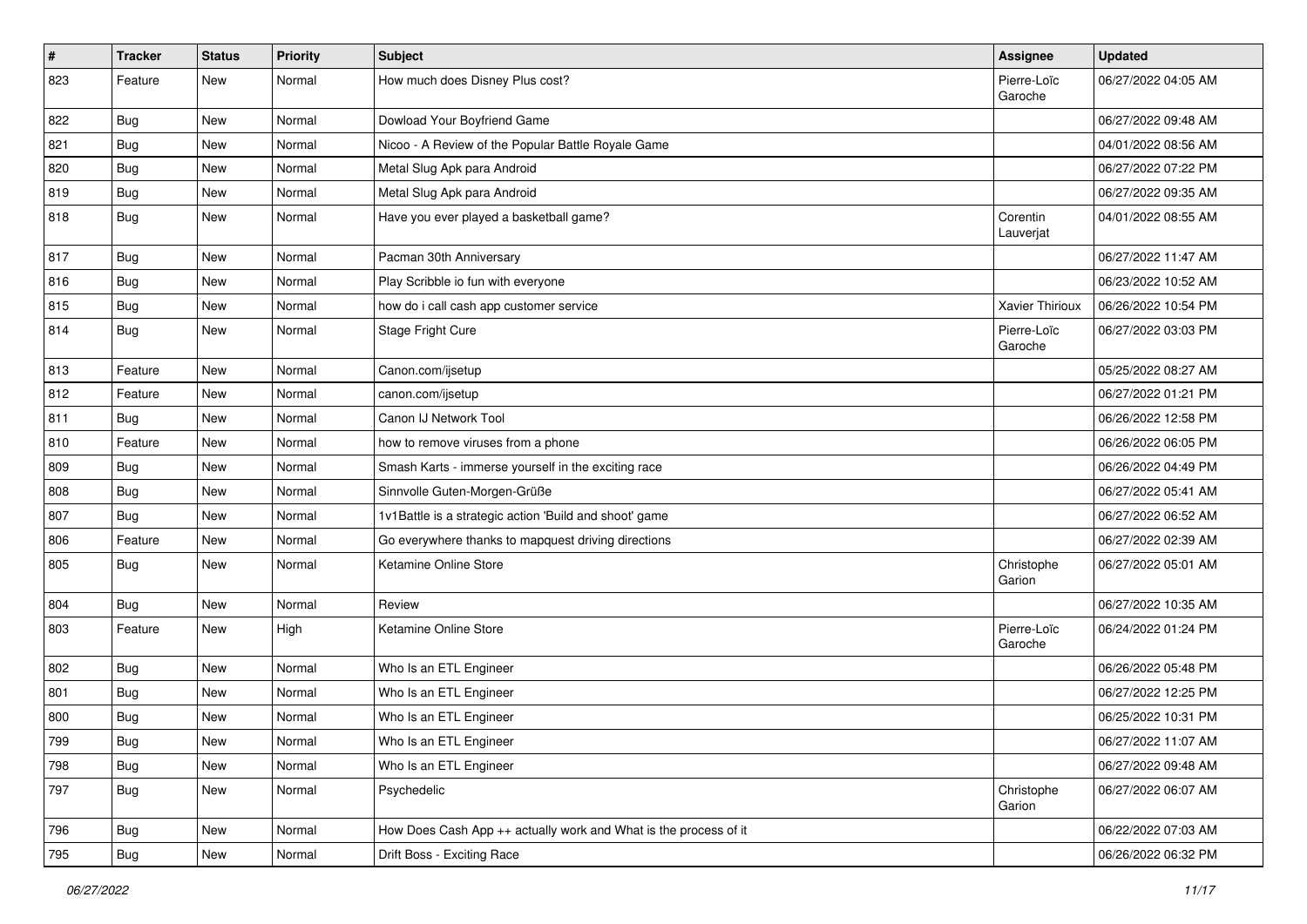| $\vert$ # | <b>Tracker</b> | <b>Status</b> | <b>Priority</b> | <b>Subject</b>                                                                | <b>Assignee</b>        | <b>Updated</b>      |
|-----------|----------------|---------------|-----------------|-------------------------------------------------------------------------------|------------------------|---------------------|
| 794       | Feature        | New           | Normal          | Safe place to buy fifa coins                                                  |                        | 06/26/2022 06:07 PM |
| 793       | Feature        | New           | Urgent          | Where can I find cheap FIFA coins?                                            | Pierre-Loïc<br>Garoche | 06/25/2022 05:05 AM |
| 792       | <b>Bug</b>     | New           | Normal          | What is Google Camera Mod?                                                    |                        | 06/27/2022 10:20 AM |
| 791       | Bug            | New           | Normal          | Samsnung TV Plus is not working                                               |                        | 04/01/2022 09:03 AM |
| 790       | <b>Bug</b>     | New           | Normal          | My app                                                                        |                        | 04/01/2022 09:03 AM |
| 789       | <b>Bug</b>     | New           | Normal          | Full version                                                                  |                        | 06/27/2022 01:00 PM |
| 788       | <b>Bug</b>     | New           | Normal          | Intro Maker Mod APK                                                           |                        | 06/26/2022 11:01 AM |
| 787       | <b>Bug</b>     | New           | Normal          | Assured Assignment Help                                                       |                        | 06/27/2022 05:19 PM |
| 786       | Bug            | New           | Normal          | Best Assignment Help in Australia & UK                                        |                        | 06/21/2022 09:28 PM |
| 785       | Bug            | New           | Normal          | How To Get Money Off Cash App Without Card Or With A Card?                    |                        | 06/27/2022 08:28 AM |
| 784       | <b>Bug</b>     | New           | Normal          | How To Add Money On Cash App Card And Check The Funds?                        |                        | 06/26/2022 01:43 PM |
| 783       | <b>Bug</b>     | New           | Normal          | How Do I Determine The Reasons And Solutions To Fix Cash App Transfer Failed? |                        | 06/26/2022 12:30 PM |
| 782       | <b>Bug</b>     | New           | Normal          | Comment faire une sonnerie téléphonique                                       |                        | 06/27/2022 04:47 AM |
| 781       | Bug            | New           | Normal          | Free Whatsapp Group to Join                                                   |                        | 06/25/2022 01:25 AM |
| 780       | <b>Bug</b>     | New           | Normal          | Best Whatsapp Modified APKs                                                   | Pierre-Loïc<br>Garoche | 06/27/2022 05:38 AM |
| 779       | Feature        | New           | Normal          | Latest Whatsapp groups for Teens                                              | Pierre-Loïc<br>Garoche | 06/27/2022 07:05 PM |
| 777       | Bug            | New           | Normal          | Obtain driving instructions using Google Maps.                                |                        | 06/27/2022 10:37 AM |
| 776       | Bug            | New           | Normal          | Wibargain                                                                     |                        | 06/17/2022 08:52 PM |
| 775       | <b>Bug</b>     | New           | Normal          | cash app                                                                      |                        | 02/14/2022 08:20 AM |
| 774       | <b>Bug</b>     | New           | Normal          | Follow proper initiatives                                                     |                        | 06/26/2022 10:40 PM |
| 773       | <b>Bug</b>     | New           | Normal          | Spades - Play online free                                                     |                        | 06/26/2022 07:18 PM |
| 772       | <b>Bug</b>     | New           | Normal          | united airlines baggage policy                                                |                        | 06/27/2022 09:09 AM |
| 771       | Bug            | New           | Normal          | united airlines baggage policy                                                |                        | 06/26/2022 07:19 AM |
| 770       | <b>Bug</b>     | New           | Normal          | Canon IJ Network Tool                                                         |                        | 06/27/2022 11:57 AM |
| 769       | <b>Bug</b>     | New           | Normal          | check my cash app                                                             |                        | 06/26/2022 08:33 PM |
| 768       | <b>Bug</b>     | New           | Normal          | Where can you buy best jackets online?                                        |                        | 06/26/2022 01:50 PM |
| 767       | Bug            | New           | Normal          | apkmod                                                                        |                        | 06/26/2022 07:59 AM |
| 766       | Bug            | New           | Normal          | Pobreflix Mod APK Review                                                      |                        | 06/23/2022 01:39 AM |
| 765       | Bug            | New           | Normal          | Follow proper initiatives to check my cash app                                |                        | 06/25/2022 10:08 AM |
| 764       | <b>Bug</b>     | New           | Normal          | What is available to see what I can watch HBO Max?                            |                        | 06/26/2022 08:52 PM |
| 763       | <b>Bug</b>     | New           | High            | How to Make a Ringtone on Your iPhone                                         |                        | 06/27/2022 04:16 PM |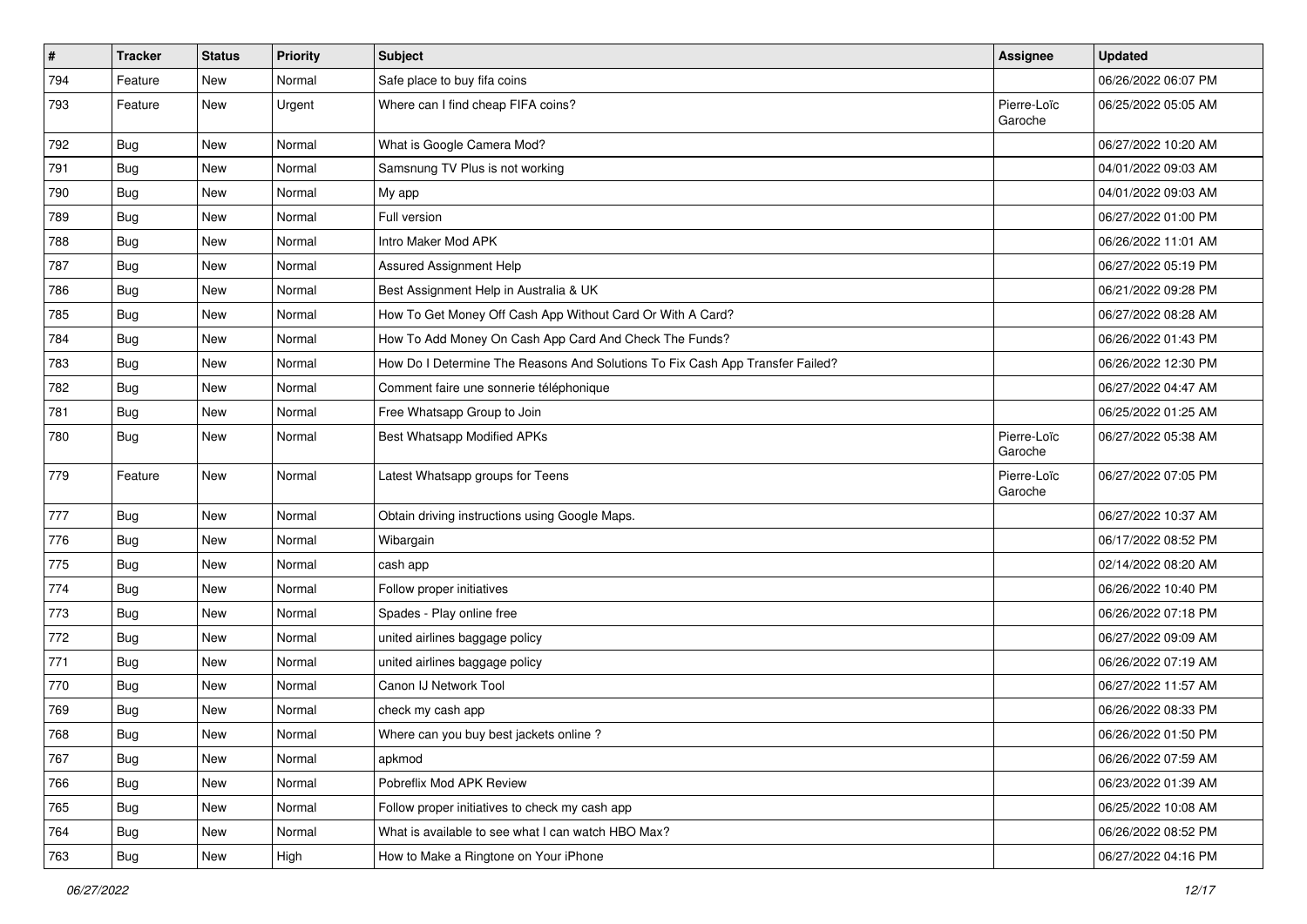| $\sharp$ | <b>Tracker</b> | <b>Status</b> | <b>Priority</b> | <b>Subject</b>                                                                                      | <b>Assignee</b>        | <b>Updated</b>      |
|----------|----------------|---------------|-----------------|-----------------------------------------------------------------------------------------------------|------------------------|---------------------|
| 762      | Bug            | <b>New</b>    | Normal          | How To Add Money To A Cash App Card If Struggling With Low Amount?                                  |                        | 06/27/2022 06:13 PM |
| 761      | Bug            | <b>New</b>    | Normal          | What is it about basketball that makes it so popular in the United States?                          | Corentin<br>Lauverjat  | 06/27/2022 02:08 PM |
| 760      | Bug            | <b>New</b>    | Normal          | apkmod                                                                                              |                        | 06/27/2022 04:13 PM |
| 759      | Bug            | New           | Normal          | Canon IJ Network Tool                                                                               | Pierre-Loïc<br>Garoche | 06/26/2022 01:17 PM |
| 758      | Bug            | <b>New</b>    | Normal          | How Do I Study Consistently For Hours?                                                              |                        | 06/27/2022 12:49 AM |
| 757      | Bug            | <b>New</b>    | Normal          | Why Is Issue of Car Maintenance so Famous for the Consumers?                                        |                        | 04/01/2022 09:01 AM |
| 756      | Feature        | New           | Normal          | Your one-stop destination for the thesis writing service                                            |                        | 06/27/2022 05:46 PM |
| 754      | Bug            | <b>New</b>    | Normal          | Cómo descargar tonos gratis de teléfono celular                                                     |                        | 06/26/2022 01:56 PM |
| 753      | <b>Bug</b>     | New           | Normal          | onlineessaygrader                                                                                   |                        | 04/01/2022 09:01 AM |
| 752      | Bug            | <b>New</b>    | Normal          | Plagerism checker                                                                                   |                        | 06/26/2022 06:33 PM |
| 750      | Bug            | <b>New</b>    | Normal          | Create a Report Template                                                                            |                        | 06/26/2022 04:27 PM |
| 749      | Bug            | <b>New</b>    | Normal          | The Best Bubble Shooter Game for Android                                                            |                        | 06/26/2022 12:12 PM |
| 748      | Bug            | <b>New</b>    | Normal          | Il y a quelques façons d'obtenir des sonneries gratuites pour votre iPhone                          |                        | 06/26/2022 11:24 PM |
| 747      | Bug            | New           | Normal          | How to Install Tyflex Plus on Your Android Device                                                   |                        | 06/26/2022 08:16 AM |
| 744      | Bug            | <b>New</b>    | Normal          | <b>Pixel Survive</b>                                                                                |                        | 04/01/2022 09:02 AM |
| 743      | Bug            | <b>New</b>    | Normal          | They promote 'pixel art' contests and a 'game jam' related to the work and figure of Carlos Casares |                        | 04/15/2022 09:12 PM |
| 742      | Bug            | <b>New</b>    | Normal          | How Long Does Cash App Support Take To Respond For A Better Support?                                |                        | 06/25/2022 11:00 PM |
| 741      | Bug            | <b>New</b>    | Normal          | <b>Blockchain Technology Solutions</b>                                                              |                        | 06/26/2022 02:19 AM |
| 740      | Feature        | New           | Normal          | Online Thesis Help USA                                                                              |                        | 06/27/2022 03:19 AM |
| 739      | Bug            | <b>New</b>    | Normal          | law dissertation help                                                                               |                        | 06/27/2022 06:12 PM |
| 738      | <b>Bug</b>     | <b>New</b>    | Normal          | How Much Amount Do I Get Using The Referral Code For Cash App?                                      |                        | 06/27/2022 03:58 PM |
| 737      | <b>Bug</b>     | <b>New</b>    | Normal          | How Do I Talk To A Live Person At Facebook If Anything Is Doubtful?                                 |                        | 04/01/2022 09:20 AM |
| 736      | Bug            | <b>New</b>    | Normal          | I Want to Edit in My Website (transfer-factor.net) Unfortunately, Unable to Edit It                 |                        | 06/24/2022 07:32 AM |
| 735      | Bug            | <b>New</b>    | Normal          | A quick fix of how to get money back from cash app stocks                                           |                        | 06/26/2022 01:31 PM |
| 734      | Bug            | New           | Normal          | DR. STRANGE: Multiverse of Scheduling Madness!                                                      |                        | 04/01/2022 09:33 AM |
| 733      | Bug            | New           | Normal          | How does one go about getting a book deal?                                                          |                        | 04/01/2022 09:33 AM |
| 732      | Bug            | New           | Normal          | Get rectifications steps about why cash app transfer failed                                         |                        | 06/26/2022 03:28 PM |
| 731      | Bug            | New           | Normal          | Avail Of Cash App Customer Service If Unable To Down Cash App Mobile App?                           |                        | 06/25/2022 08:36 PM |
| 730      | Bug            | <b>New</b>    | Normal          | Canon IJ Network Tool                                                                               |                        | 06/26/2022 05:51 PM |
| 729      | <b>Bug</b>     | <b>New</b>    | Normal          | Canon IJ Network Tool                                                                               |                        | 04/01/2022 09:33 AM |
| 728      | <b>Bug</b>     | <b>New</b>    | Normal          | Will Cash App refund money if scammed? Hitches With Optimum Ease                                    |                        | 06/26/2022 06:15 AM |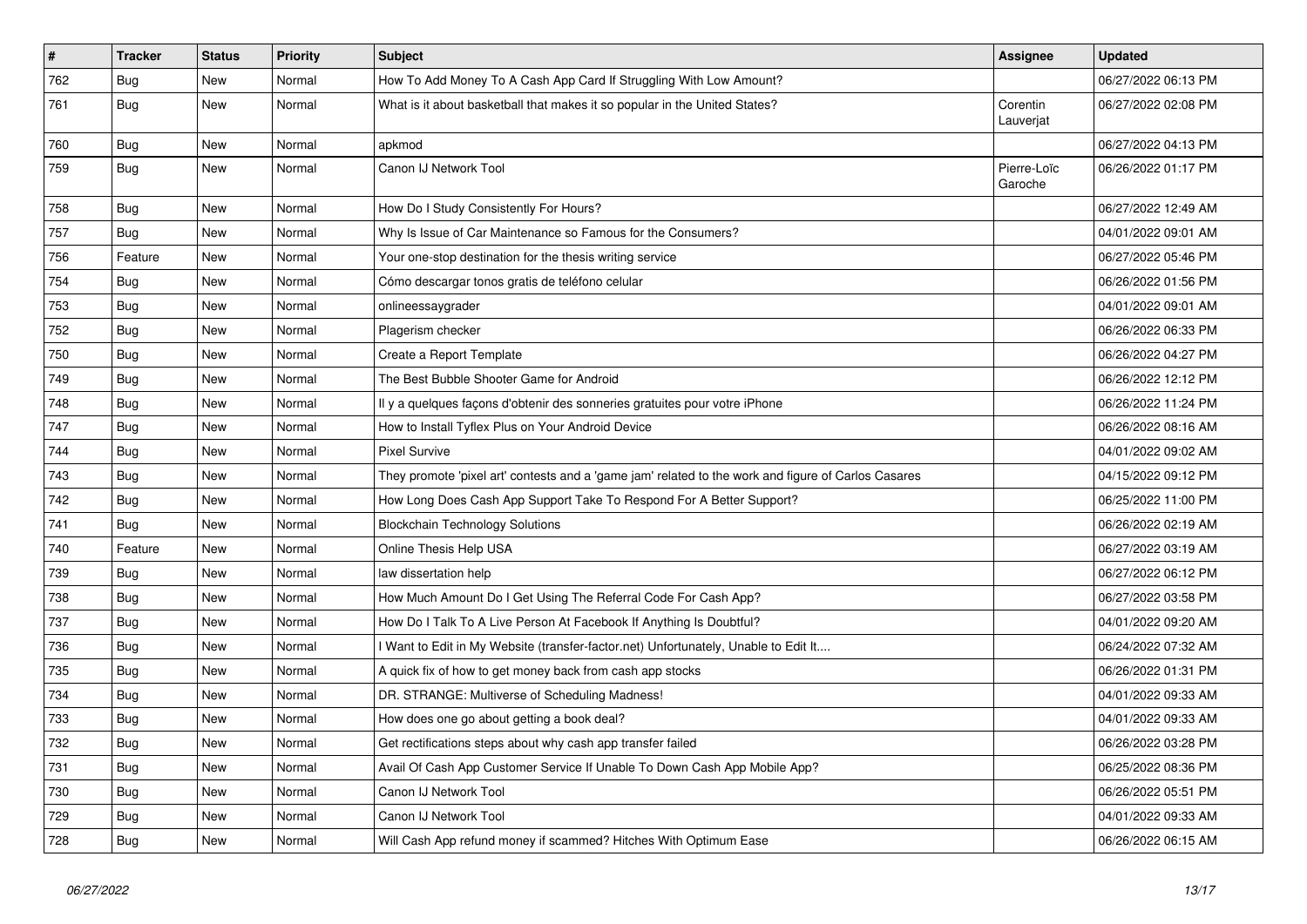| $\pmb{\#}$ | <b>Tracker</b> | <b>Status</b> | <b>Priority</b> | Subject                                                                      | Assignee               | <b>Updated</b>      |
|------------|----------------|---------------|-----------------|------------------------------------------------------------------------------|------------------------|---------------------|
| 727        | Bug            | New           | Normal          | Drive for speed simulator mod apk                                            | Pierre-Loïc<br>Garoche | 06/27/2022 06:33 AM |
| 726        | Bug            | New           | Normal          | Mobile Application Development Services                                      |                        | 06/27/2022 09:10 AM |
| 725        | Feature        | New           | Normal          | What are memo writing services design                                        |                        | 06/24/2022 06:24 AM |
| 724        | Bug            | New           | Normal          | Dial Chime Customer support number for a quick response                      |                        | 06/27/2022 03:15 PM |
| 723        | Bug            | New           | High            | The best horror game in 2021                                                 | Christophe<br>Garion   | 06/27/2022 05:28 AM |
| 722        | Bug            | New           | Normal          | Vergrößern Sie Instagram-Fotos mit instazoom                                 | Christophe<br>Garion   | 06/27/2022 07:54 AM |
| 721        | <b>Bug</b>     | <b>New</b>    | Normal          | Cómo instalar un Mod Apk                                                     |                        | 06/24/2022 09:39 PM |
| 720        | Bug            | New           | Normal          | How does Cash App Phone Number provide a quick treatment?                    |                        | 06/27/2022 08:02 AM |
| 719        | Bug            | New           | Normal          | How Do I Send \$5000 Through Cash App Account With Ease?                     |                        | 06/26/2022 10:14 PM |
| 718        | Bug            | New           | High            | Solve Complex Accounting Assignments                                         | Hamza<br>Bourbouh      | 06/26/2022 06:17 AM |
| 717        | Bug            | New           | Normal          | Disney Plus Apk - Watch Movies and TV Shows on Your Device                   |                        | 06/26/2022 04:56 AM |
| 716        | <b>Bug</b>     | New           | Normal          | La celebración de un BabyShower.                                             |                        | 06/27/2022 12:29 PM |
| 715        | Bug            | New           | Normal          | Puppy Playtime Descargar gratis                                              |                        | 06/27/2022 01:57 PM |
| 714        | Bug            | New           | Normal          | Cuevana 3 Premium - Enjoy Your Favorite Movies and TV Shows on Your Smart TV |                        | 06/26/2022 06:14 AM |
| 713        | Bug            | New           | High            | Why Cupcake 2048 is a addictive game?                                        | Pierre-Loïc<br>Garoche | 04/01/2022 09:34 AM |
| 712        | Bug            | <b>New</b>    | Normal          | <b>Tips and Tricks</b>                                                       |                        | 06/26/2022 04:19 PM |
| 711        | Bug            | New           | Normal          | Human Fall Flat Apk Download                                                 |                        | 06/25/2022 09:44 AM |
| 710        | <b>Bug</b>     | New           | Normal          | Take Necessary Assistance If You Are Unable Activate Cash App Card           |                        | 06/25/2022 09:26 PM |
| 709        | <b>Bug</b>     | New           | Normal          | How To Load Cash App Card At Walmart Without Having To Face Any Hassle?      |                        | 06/27/2022 10:30 AM |
| 708        | Bug            | New           | Normal          | Efficient ways to proceed with the cash app dispute process?                 |                        | 06/26/2022 12:08 AM |
| 707        | Bug            | New           | Normal          | Why Accounting Assignments Are Beneficial For The Students?                  | Pierre-Loïc<br>Garoche | 06/27/2022 05:25 PM |
| 706        | Bug            | New           | Normal          | How Can You Cancel A Cash App Payment Without Any Prior Information?         |                        | 06/26/2022 09:13 AM |
| 705        | Bug            | New           | Normal          | wuxiaworld                                                                   |                        | 06/26/2022 01:43 PM |
| 704        | Bug            | New           | Normal          | Reach support team of Chime Customer Service for instant help                |                        | 06/27/2022 01:05 PM |
| 703        | Bug            | New           | Normal          | For real-time help, dial Facebook customer service number                    |                        | 06/27/2022 12:08 PM |
| 702        | Bug            | New           | Normal          | Avail Chime Customer Service to know How To Get Chime Bank Statement         |                        | 06/27/2022 04:59 AM |
| 701        | Bug            | New           | Normal          | Why Law Essay Helper UK is Necessary?                                        |                        | 06/24/2022 03:17 PM |
| 700        | Bug            | New           | Normal          | Cómo descargar Poppy Playtime                                                |                        | 04/01/2022 09:30 AM |
| 699        | <b>Bug</b>     | New           | Normal          | Would you be able to utilize Cash App Twitch?                                |                        | 06/27/2022 10:45 AM |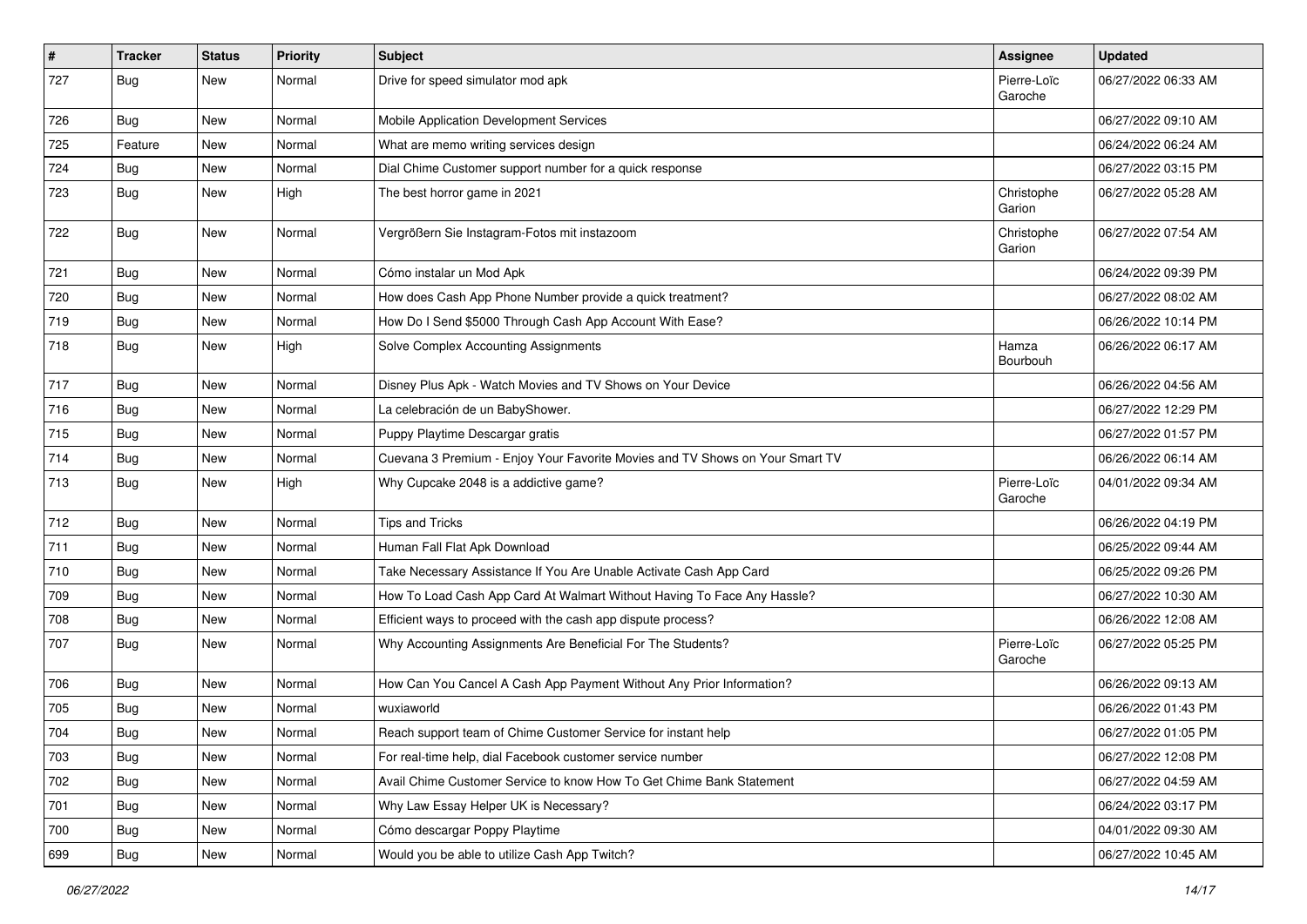| $\sharp$ | <b>Tracker</b> | <b>Status</b> | <b>Priority</b> | <b>Subject</b>                                                        | <b>Assignee</b>        | <b>Updated</b>      |
|----------|----------------|---------------|-----------------|-----------------------------------------------------------------------|------------------------|---------------------|
| 698      | Feature        | New           | Normal          | Connect with cash app representative to ask about cash app flip scam  |                        | 06/26/2022 11:24 AM |
| 697      | Bug            | <b>New</b>    | Normal          | How to Descargar Pura TV For Android                                  |                        | 06/27/2022 03:57 PM |
| 696      | Bug            | New           | Normal          | How to Install the TuMangaOnline App                                  |                        | 06/27/2022 02:49 AM |
| 695      | Bug            | New           | Normal          | Refer Listas IPTV Apk                                                 |                        | 06/27/2022 05:13 PM |
| 694      | Bug            | <b>New</b>    | Normal          | How to Get Guidance On How To Cash App Withdrawal Limit?              | Christophe<br>Garion   | 06/27/2022 04:58 AM |
| 693      | Feature        | New           | Normal          | How To Get My Money Back From The Cash App To Your Wallet?            |                        | 06/27/2022 01:31 AM |
| 692      | <b>Bug</b>     | New           | Normal          | Esports 888b                                                          |                        | 06/12/2022 10:04 AM |
| 691      | <b>Bug</b>     | <b>New</b>    | Normal          | tea garden dublin                                                     |                        | 04/01/2022 09:31 AM |
| 690      | <b>Bug</b>     | <b>New</b>    | Normal          | campervan hire                                                        |                        | 06/26/2022 06:47 PM |
| 689      | Bug            | New           | Normal          | How to use twitch.tv/activate?                                        |                        | 06/27/2022 05:44 AM |
| 688      | Bug            | New           | Normal          | How to use twitch.tv/activate?                                        |                        | 06/24/2022 04:16 AM |
| 687      | <b>Bug</b>     | <b>New</b>    | Normal          | How to use twitch.tv/activate?                                        |                        | 06/27/2022 03:15 PM |
| 686      | <b>Bug</b>     | <b>New</b>    | Normal          | Welcome To The Most Demandable Mahipalpur Escorts Agency              |                        | 06/27/2022 03:45 PM |
| 685      | Bug            | New           | Low             | youtube thumbnail downloader                                          | Pierre-Loïc<br>Garoche | 06/27/2022 09:30 AM |
| 684      | Bug            | <b>New</b>    | Normal          | Difference between paper map and online map                           |                        | 06/27/2022 12:34 AM |
| 683      | Feature        | New           | Normal          | Game creation                                                         |                        | 06/27/2022 08:39 AM |
| 682      | Bug            | New           | Normal          | Does Facebook customer service live chat allow to speak with someone? |                        | 06/27/2022 05:19 PM |
| 681      | Feature        | New           | High            | <b>Online Class</b>                                                   |                        | 06/27/2022 07:20 AM |
| 680      | Feature        | New           | Normal          | Word Jewels 2                                                         |                        | 06/27/2022 10:41 AM |
| 679      | Bug            | <b>New</b>    | Normal          | Word Finder helps you to play word games better                       |                        | 04/01/2022 09:34 AM |
| 678      | Bug            | <b>New</b>    | Normal          | How to be a winner in buidnow gg                                      |                        | 06/27/2022 04:47 PM |
| 677      | Bug            | New           | Normal          | Logo Design Services Near Me                                          |                        | 06/27/2022 07:18 PM |
| 676      | Bug            | <b>New</b>    | Normal          | Does Facebook customer service live chat allow to speak with someone? |                        | 04/01/2022 09:39 AM |
| 675      | Bug            | New           | Normal          | What Are Smart Tactics To Fix Cash App Transfer Failed Hurdles?       |                        | 06/27/2022 09:51 AM |
| 674      | Bug            | New           | Normal          | The best game in 2021                                                 | Pierre-Loïc<br>Garoche | 06/26/2022 03:10 PM |
| 673      | Bug            | New           | Normal          | Learn the basics of pixel art - Clear grid                            |                        | 06/27/2022 05:06 PM |
| 672      | Bug            | New           | Normal          | The easiest way to delete ringtones on iPhone                         |                        | 06/27/2022 03:38 AM |
| 671      | Bug            | New           | Normal          | Hot games                                                             | Pierre-Loïc<br>Garoche | 06/27/2022 07:40 AM |
| 670      | Bug            | New           | Normal          | JTWhatsApp Apk - The New and Improved WhatsApp                        |                        | 06/17/2022 04:36 PM |
| 669      | Feature        | New           | Normal          | Nursing Assignment Help                                               |                        | 06/27/2022 06:12 AM |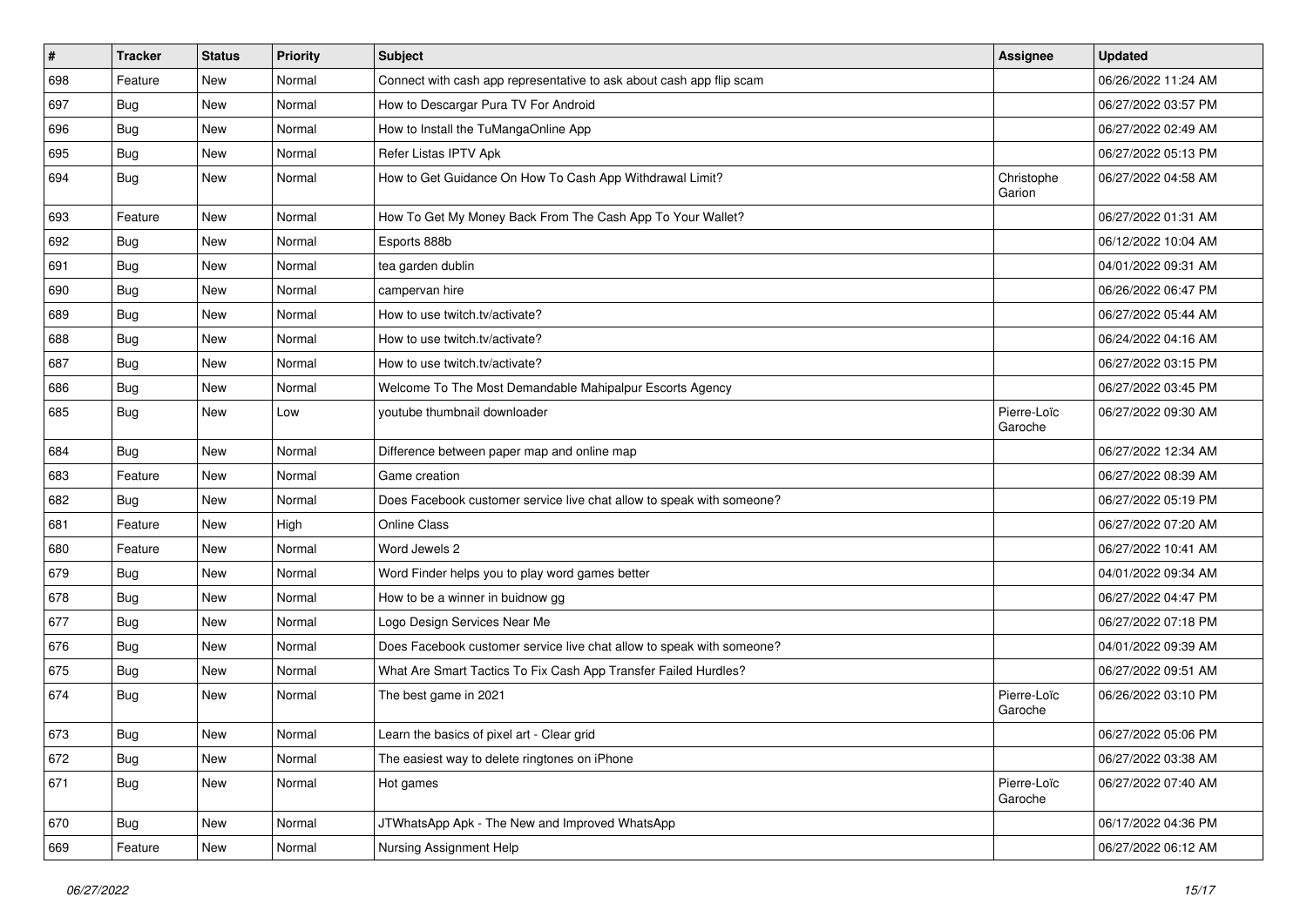| $\sharp$ | <b>Tracker</b> | <b>Status</b> | <b>Priority</b> | <b>Subject</b>                                             | <b>Assignee</b>        | <b>Updated</b>      |
|----------|----------------|---------------|-----------------|------------------------------------------------------------|------------------------|---------------------|
| 668      | <b>Bug</b>     | New           | Normal          | Get to know Cash App Refund Process here                   |                        | 06/27/2022 02:38 PM |
| 667      | Bug            | <b>New</b>    | Normal          | What Is a Ringtone?                                        |                        | 06/27/2022 07:34 AM |
| 666      | Bug            | New           | Normal          | 470+ pages à colorier de Noël                              |                        | 06/26/2022 04:55 PM |
| 665      | Feature        | <b>New</b>    | Normal          | Look for a dedicated help with finance assignment          |                        | 06/27/2022 05:56 AM |
| 664      | Bug            | <b>New</b>    | Normal          | Tea TV Apk Download - The Best Way to Watch Movies Offline |                        | 06/26/2022 12:59 PM |
| 663      | Bug            | New           | Normal          | Know how the Cash app twitches words in a detailed way.    | Pierre-Loïc<br>Garoche | 05/22/2022 05:44 PM |
| 662      | Bug            | <b>New</b>    | Normal          | Oreo TV Download - The Easiest Way to Watch Live TV        |                        | 06/27/2022 03:14 PM |
| 661      | Bug            | <b>New</b>    | Normal          | Turbo VPN MOD APK Download                                 |                        | 06/27/2022 07:18 PM |
| 660      | Bug            | <b>New</b>    | Normal          | Anchovies Nutrition Facts And Health Benefits              |                        | 04/01/2022 09:40 AM |
| 659      | Bug            | New           | Normal          | Olive Oil Properties And Health Benefits                   |                        | 06/27/2022 06:34 PM |
| 658      | Bug            | New           | Normal          | Watermelon Nutrition Facts And Health Benefits             |                        | 06/26/2022 08:33 AM |
| 657      | Bug            | <b>New</b>    | Normal          | Coconut Nutrition Facts And Health Benefits                |                        | 06/27/2022 08:56 AM |
| 656      | Bug            | New           | Normal          | Kiwi Nutrition Facts And Health Benefits                   |                        | 06/27/2022 06:45 PM |
| 655      | Bug            | <b>New</b>    | Normal          | <b>Eggplant Health Benefits</b>                            |                        | 06/27/2022 03:40 PM |
| 654      | Feature        | New           | Normal          | <b>Peach Health Benefits</b>                               |                        | 06/27/2022 03:56 PM |
| 653      | Bug            | New           | Normal          | Jujube (Jinjoles): Properties And Health Benefits          |                        | 06/27/2022 08:47 AM |
| 652      | Bug            | <b>New</b>    | Normal          | Sesame Health Benefits                                     |                        | 06/27/2022 08:59 AM |
| 651      | Bug            | New           | Normal          | Salmon Health Benefits                                     |                        | 06/27/2022 12:42 AM |
| 650      | Bug            | <b>New</b>    | Normal          | <b>Cherries Health Benefits</b>                            |                        | 06/26/2022 12:57 AM |
| 649      | Feature        | <b>New</b>    | Normal          | Pear Health Benefits                                       |                        | 06/26/2022 02:53 PM |
| 648      | Feature        | <b>New</b>    | Normal          | <b>Plum Health Benefits</b>                                |                        | 06/27/2022 12:54 AM |
| 647      | Feature        | <b>New</b>    | Normal          | <b>Cranberry Health Benefits</b>                           |                        | 06/26/2022 09:45 PM |
| 646      | Feature        | New           | Normal          | Collaborative Research Group                               |                        | 06/27/2022 04:01 AM |
| 645      | Bug            | New           | Normal          | thong tin chinh xac nhat hom nay                           |                        | 06/26/2022 09:46 PM |
| 644      | <b>Bug</b>     | <b>New</b>    | Normal          | <b>TeaTV App Review</b>                                    |                        | 06/27/2022 11:47 AM |
| 643      | <b>Bug</b>     | New           | Normal          | Oreo TV Apk Download                                       |                        | 06/26/2022 11:50 PM |
| 642      | <b>Bug</b>     | New           | Normal          | thong tin thoi tiet ngay hom nay                           |                        | 06/27/2022 10:03 AM |
| 641      | Bug            | New           | Normal          | Get Best Economics Dissertation Writing Service            |                        | 06/25/2022 10:04 AM |
| 640      | Bug            | New           | Normal          | play game with me                                          |                        | 06/27/2022 10:32 AM |
| 639      | <b>Bug</b>     | New           | Normal          | thong tin chinh xac                                        |                        | 06/27/2022 09:48 AM |
| 638      | Bug            | New           | Normal          | Run 3 game                                                 |                        | 06/26/2022 06:31 AM |
| 637      | Feature        | New           | Normal          | Why do the Outlook rules not work in my account?           |                        | 06/27/2022 09:51 AM |